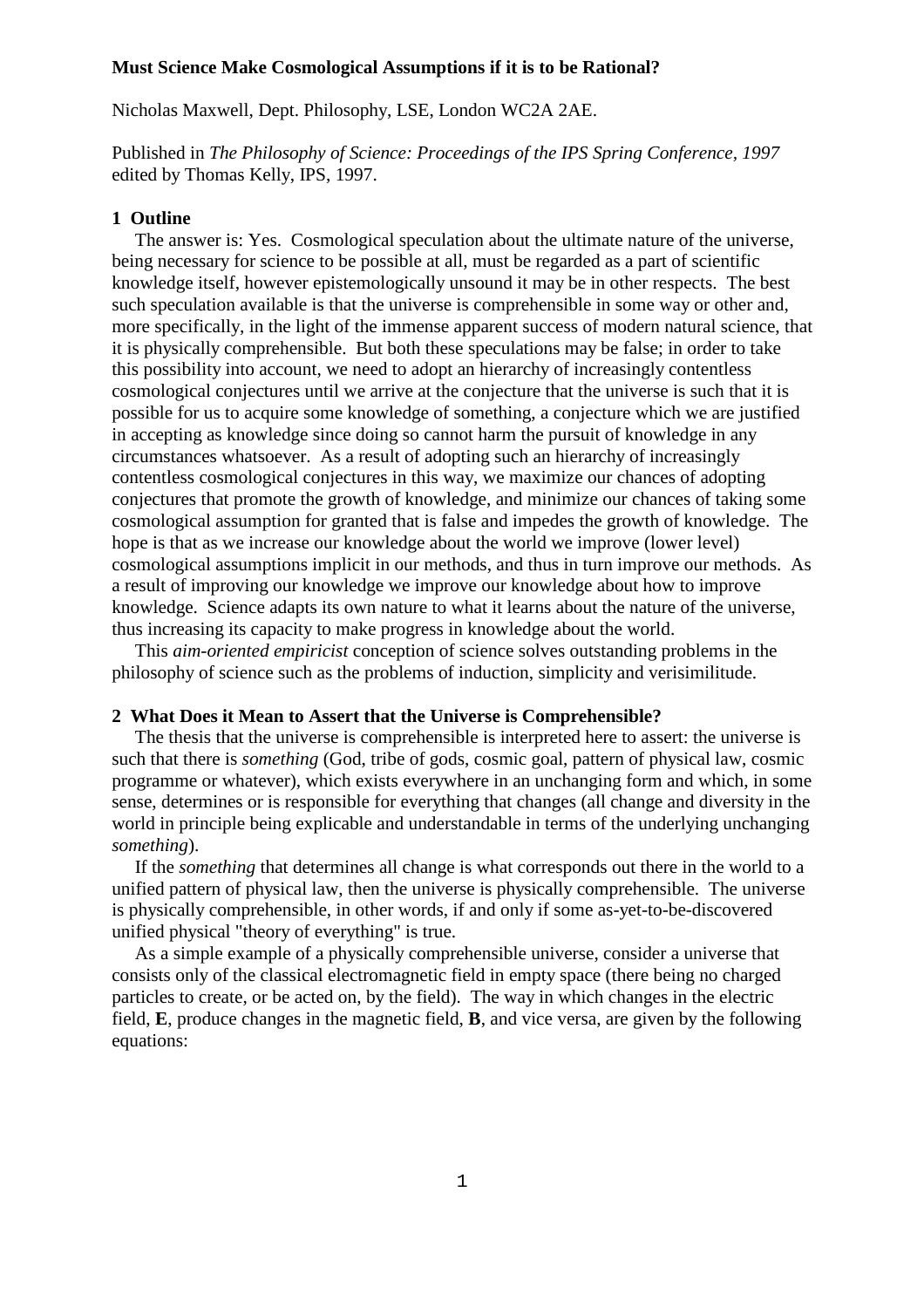$\partial$ **B** (1)  $\nabla \cdot \mathbf{E} = 0$  (3)  $\nabla \times \mathbf{E} =$  $c\partial t$ 

(2) 
$$
\nabla \cdot \mathbf{B} = 0
$$
 (4)  $\nabla \times \mathbf{B} = -\frac{\partial \mathbf{E}}{\partial t}$ 

For those not familiar with the notation of the differential calculus of vector fields, a few words of explanation. **E** and **B** are vector fields; each assigns a vector to each space-time point which varies in a continuous way through space and time. Such a vector field may be thought of as assigning a tiny arrow to each space-time point which varies in length and direction with changes in space and time. The length of the arrow, at any spatial point and instant, represents the strength of the field at that space-time point, and the direction represents the direction of the field at that point. A vector field might represent flowing water, in which case the arrow at each space-time point would specify the velocity of the water at that point and instant.

 $\nabla \cdot \mathbf{E}$  means  $\partial E_x/\partial x + \partial E_y/\partial y + \partial E_z/\partial z$ , where  $E_x$ ,  $E_y$  and  $E_z$  are the x, y and z components of the vector **E**. **E**, and its x, y and z components, change, in general, with respect to changing positions at any given time, and with respect to changing time.  $\partial E_x/\partial x$ , a *partial* derivative, tells us how  $E_x$  changes with respect to a change in the direction of the x axis, all other changes being kept constant. **E** thus gives us the sum of the rate of change of **E** in space with respect to the three spatial directions, x, y and z.  $\nabla \cdot \mathbf{E}$  is a measure of the extent to which there is net "flow" of electric field out of, or into, a region of space (all the arrows pointing away from, or towards, some common point). Postulates (1) and (2) thus tell us that there are no sources (or sinks) for the electric and magnetic fields, no electrically or magnetically charged particles. (If **B** represented the flow of water, then  $\nabla \cdot \mathbf{B} = 0$  would express the fact that nowhere does water flow into, or flow away from, the given quantity of water (by means of some fixed pipe or drain, for example).)

**E**, itself a vector, means:

 $(\partial E_z/\partial y - \partial E_y/\partial z)\mathbf{i} + (\partial E_x/\partial z - \partial E_z/\partial x)\mathbf{j} + (\partial E_y/\partial x - \partial E_x/\partial y)\mathbf{k}$ , where **i**, **j** and **k** are unit vectors that point in the positive directions of the x, y and z coordinates.  $\nabla \times \mathbf{E}$  is a measure of the extent to which the "flow" of **E** (the spatial array of arrows that represent **E**) has a circular motion or pattern - so that if **E** represented the flow of water,  $\nabla \times \mathbf{E} \neq 0$  would express the fact that there are whirlpools. Postulate (3) specifies the manner in which the circular flow of **E** is related to the change of **B** with time; and postulate (4) specifies the way in which the circular flow of **B** is related to the change of **E** with time.

Ordinarily (1) to (4) would be thought of as factual assertions. Here, they are to be reinterpreted as *analytic* statements, which tell us what it is for something to be the electromagnetic field. The empirical import of the theory is contained in a fifth postulate: (5) The classical electromagnetic field, as characterized by (1) to (4), exists everywhere. (1) to (4) are to be regarded as specifying a dispositional or necessitating physical property: if it exists everywhere then, necessarily, that which changes, values of the electric and magnetic fields, change in accordance with (1) to (4). *If* this necessitating property exists everywhere at an instant (on some space-like hyperplane) then it, together with the instantaneous values of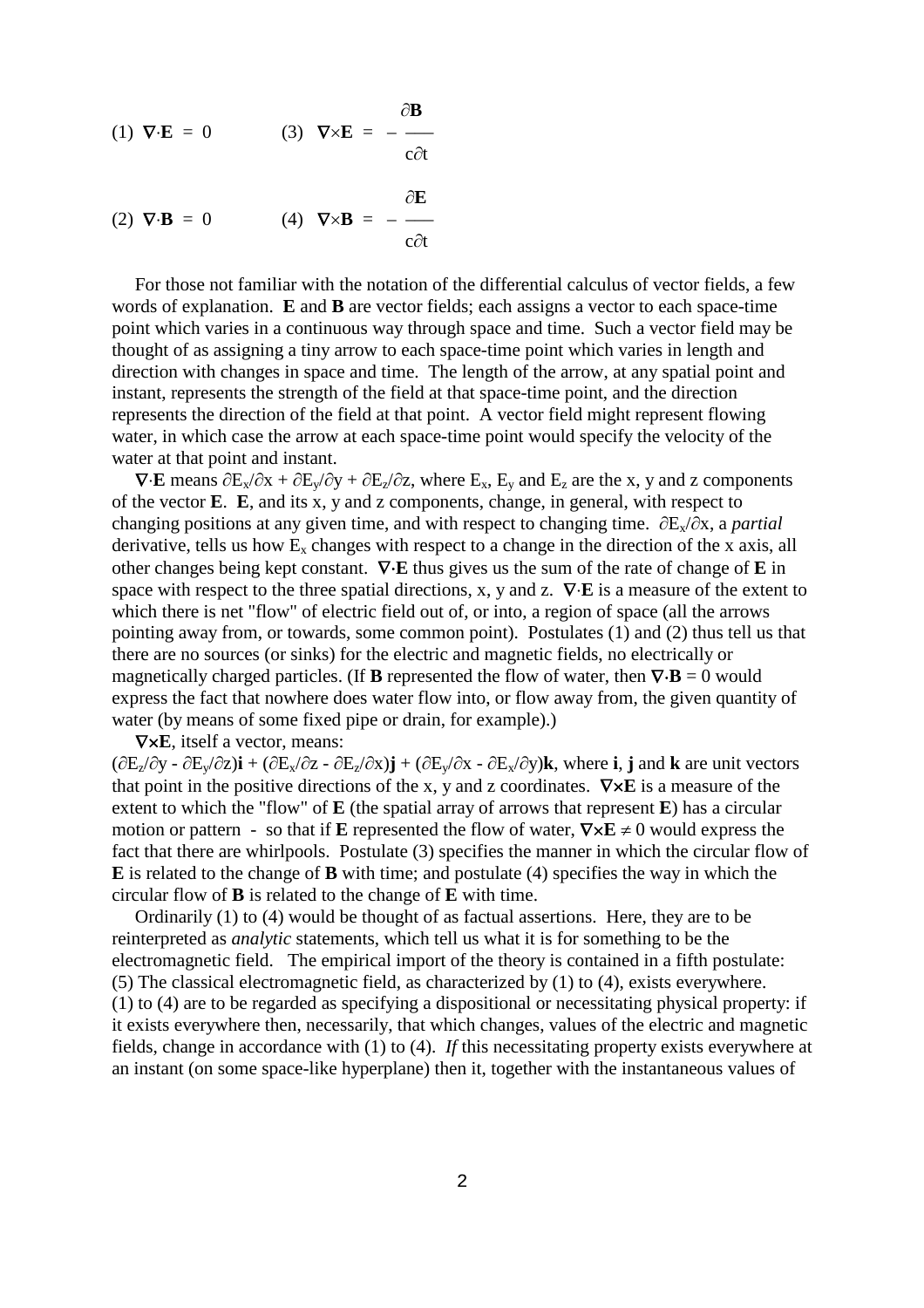the electric and magnetic fields everywhere, determine all subsequent states of the field. In this sense the necessitating property (of being the classical electromagnetic field), specified by (1) to (4), itself does not change but determines how varying values of **E** and **B** do change.

Any fundamental physical theory that specifies how postulated fundamental physical entities evolve and interact can be interpreted in this "essentialistic" way. Instead of basic laws being interpreted as specifying regularities observed by the entities, they can be reinterpreted as specifying necessitating *properties* that the entities possess which determine (necessarily) how the entities evolve and interact. To say that the universe is physically comprehensible (or equivalently, that *physicalism* is true) is to say that there exists an unchanging *something* (capable of being specified by a unified, essentialistically interpreted physical theory) which exists everywhere and which determines (perhaps probabilistically) the way in which everything that changes does change.<sup>1</sup>

## **3 Standard Empiricism**

There is an obvious objection to my claim that science, in order to be rational, must assume the cosmological thesis of physicalism. It is that things are all the other way round. Science must not make any such assumption if it is to be rational. Physicalism is a metaphysical thesis that is incompatible with current theoretical knowledge: hence it cannot conceivably be a part of current scientific knowledge.

My reply is that this objection depends on the adoption of a widely held conception of science - which I shall call *standard empiricism* - which, as it happens, is untenable. The moment standard empiricism is rejected, and a more reasonable conception of science is adopted, it becomes clear that the above objection is invalid. It becomes clear that physicalism *is* a part of current theoretical knowledge in physics.

Standard Empiricism (SE) is the doctrine that in science no substantial thesis about the world can be accepted as a permanent part of scientific knowledge *independent of the evidence*, and certainly not *in violation of the evidence*. In so far as factors other than evidence are appealed to in assessing the acceptability of theories - factors such as the simplicity or explanatory capacity of a theory - this must be done in such a way that no assumption about the nature of the world is permanently upheld, explicitly or implicitly, in science, as a part of knowledge, entirely independently of evidence. It may be that, for a time, choice of laws and theories in science is biased in the direction of some "paradigm" or "hard core", upheld in science in a quasi *a priori* fashion, in the sort of way described by Thomas Kuhn<sup>2</sup> or Imre Lakatos;<sup>3</sup> in the end, however, according to SE, such paradigms or hard cores must be assessed in terms of the empirical success or failure of the research programmes that they support. Paradigms or hard cores cannot be upheld permanently as items of scientific knowledge, independently of empirical considerations. Both Kuhn and Lakatos subscribe to SE in that they hold that in the end what ought to decide what is accepted and rejected in science is *evidence*, empirical success and failure.

We can, in fact, distinguish two versions of SE which differ on just the question of whether, in the end, empirical considerations ought *alone* to determine choice of theory in science, or whether simplicity considerations are important and legitimate *in addition* to empirical considerations. Let us call the first view *bare* SE and the second *dressed* SE.

#### **4 Refutation of Bare Standard Empiricism.**

The basic objection to bare SE is that theoretical knowledge in science cannot possibly be established by an appeal to evidence alone. Any law or theory in physical science is a universal statement; it applies, potentially, to infinitely many occurrences. But we can only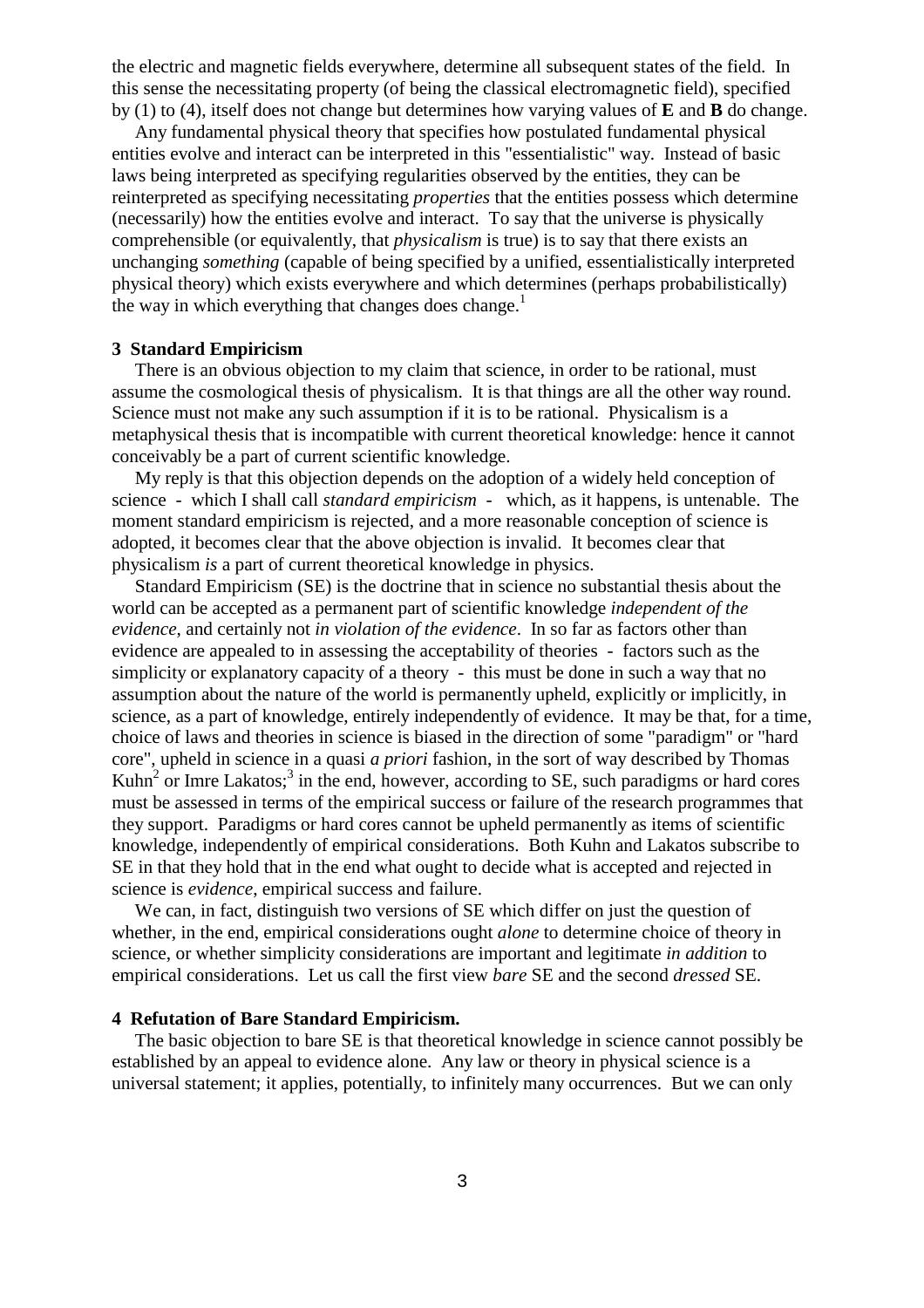hope to verify such a law or theory for finitely many occurrences; we must always remain infinitely far away from verifying the law or theory itself. We can have no grounds, so it seems, for holding that theories that have been successful in the past will continue to be successful in the future, especially when applied to new sorts of phenomena.

Bare SE is untenable, in short, because it creates and fails to solve the problem of induction.

There are at least two parts to the problem of induction, the *methodological* part and the *justificational* part. In order to solve the methodological problem it is required, only, to specify the methods in terms of which science selects theories in the light of evidence; in order to solve the justificational problem it is necessary, in addition, to justify the claim that theories, so selected, constitute knowledge (in some acceptable sense of "knowledge"). The methodological problem is clearly very much weaker than the justificational problem; a quite elementary requirement a conception of science must satisfy in order to be even half way adequate is that it solves the methodological problem. Bare SE is so poor a doctrine that it fails even to solve the methodological part of the problem of induction.

In order to appreciate the force of the argument against all versions of SE, dressed as well as bare, it is important to understand the various ways in which the problem of induction (methodological and justificational) can be elaborated and intensified.

We need to appreciate, to begin with, that all the observational and experimental evidence that we can ever possess in support of any physical theory must always be highly restricted and atypical, verifying at most an almost vanishingly small, non-random sample of the predictive content of the theory. Theories such as Newtonian theory (NT) or quantum theory (QT) that apply at all times and places can only be verified by means of phenomena that have occurred on earth during the past three hundred years or so. We cannot *now* verify these theories as far as the future is concerned, or as far as the present or increasingly distant past is concerned for increasingly spatially distant events. Ordinarily we suppose that our telescopes enable us to observe distant stars and galaxies undergoing motion and other changes that happened long ago. But this is only the case if our present optical theories that we use to interpret these observations are more or less *true* when applied to distant places in the past; and it is of course just these applications of these theories that we cannot verify observationally *without assuming as true the very theories we seek to verify* (since we cannot dispense with these theories unless we return to the past). Granted that we do not rely on unverifiable predictions of this type, we are confined to our observations of events in our immediate environment. But if our current theoretical knowledge is even remotely correct, this restricts us to a minute, and highly atypical portion of the history of the universe (see diagram 1). If we possessed a finite number of verifications of a theory scattered at random throughout the history of the universe, the situation might not be so bad (even if we were infinitely far away from verifying *all* the predictions of the theory). This is not our situation at all. All our observations are restricted to a tiny and highly atypical pin-prick of space-time. Furthermore, within this pin-prick, any physical theory can only be verified to some limited degree of accuracy, infinitely far away from verifying *precisely* the predictions of the theory.

But the situation is even worse than this would suggest. For physical theories like NT or QT do not merely make predictions about what actually occurs; they contain an infinite wealth of counterfactual predictions - predictions about states of affairs that could, but do not, exist. NT predicts the path a rocket would pursue were it to be fired at such and such a time and place with such and such a velocity, even though it is not fired at all. The capacity to make counterfactual predictions of this type is what distinguishes genuinely *law-like* statements from so-called accidental generalizations.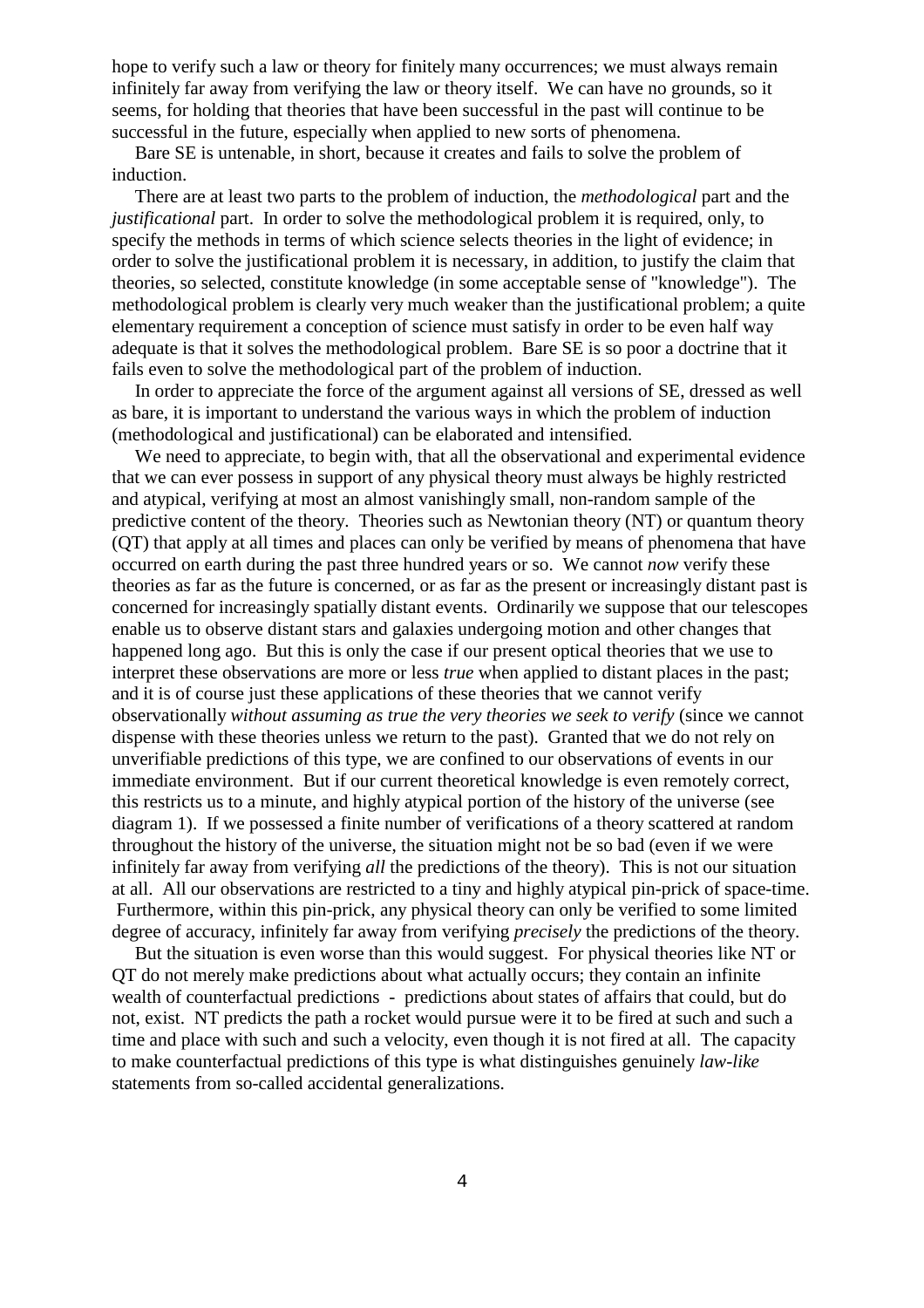A genuine physical theory, in short, makes predictions about an infinity of *possible* physical states of affairs, almost all of which will never occur in reality. Furthermore, it is vital that accepted physical theories make correct predictions for *possible* (or counterfactual) phenomena as well as for *actual* phenomena. This is required if physical theories are to serve their function when used for practical, technological purposes. Whenever we employ physical theory in connection with technology we have created, we apply the theory to circumstances which would not have arisen but for our intervention. We need the theory to be correct for a range of *possible* phenomena we consider during the process of design and planning but which never occur *in actuality*.

It follows that even if a physical theory could be precisely verified for all actual phenomena throughout the entire history of the universe, we would still be infinitely far away from verifying the theory itself, for we would not have verified its predictions for an infinity of *possible* phenomena. Our universe is but one of an infinity of *possible* universes, infinitely many of which would differ from ours (if they existed) in only minor ways (such as that a pin on a table somewhere in the universe is half an inch from its actual position). It is vital that we take such possibilities, such possible universes, seriously in life, in considering alternative lines of action. In pondering alternative lines of actions, we require our theories to be as correct in such (slightly different) possible universes as in the actual universe. But we can only conceivably verify any theory for just *one* of these infinitely many possible universes (and we cannot even remotely do that). The prospects of verifying a physical theory *empirically* seem utterly hopeless.

As David Hume well knew,<sup>4</sup> it does not help to argue merely that theories can be verified if we accept a principle asserting that nature is uniform, for at once the question arises as to how we can justifiably accept this principle. We cannot argue that it is verified by experience, for this would require that we assume the very principle we seek to verify. Nor does it help, as Hume again understood,<sup>5</sup> to argue that we should forego *conclusive verification* and accept instead *probable verification*: the above considerations apply with equal force to any such probabilistic version of SE.

Bayesianism tries to get round Hume's arguments by interpreting probabilities of scientific hypotheses as being entirely *subjective* in character, recording no more than the subjective confidence, or lack of it, of the individual scientist in this or that theory. But there are two major difficulties. First, we may doubt that Bayesianism really can show how diverse prior probabilities, which different scientists give initially to an untested scientific hypothesis, gradually converge on some common posterior probability, as a result of subsequent empirical testing. Second, and much more seriously, Bayesianism cannot hope to generate rational grounds for preferring one (unrefuted) scientific theory to another, just because it restricts itself to considering subjective probabilities only. According to Bayesianism, there is in science nothing more than the different *prejudices* of individual scientists, partly clashing and partly in accord with one another, prejudices which are modified somewhat by the results of empirical testing. Why should the mere prejudices of professional scientists be taken any more seriously than the prejudices of (consistent) madmen? Every time we cross a bridge, take medicine or fly in an aeroplane we entrust our lives to the prejudices of scientists; and yet Bayesianism fails completely to explain why it is rational to do this, why the prejudices of scientists deserve to be taken any more seriously than those of lunatics. In so far as the judgements of experienced scientists *do* deserve to be taken seriously, there must, surely, be some objective reason for this; Bayesianism cannot begin to provide any such reason - a point admitted by Bayesians themselves when they concede that their doctrine does not solve the problem of induction. $<sup>6</sup>$ </sup>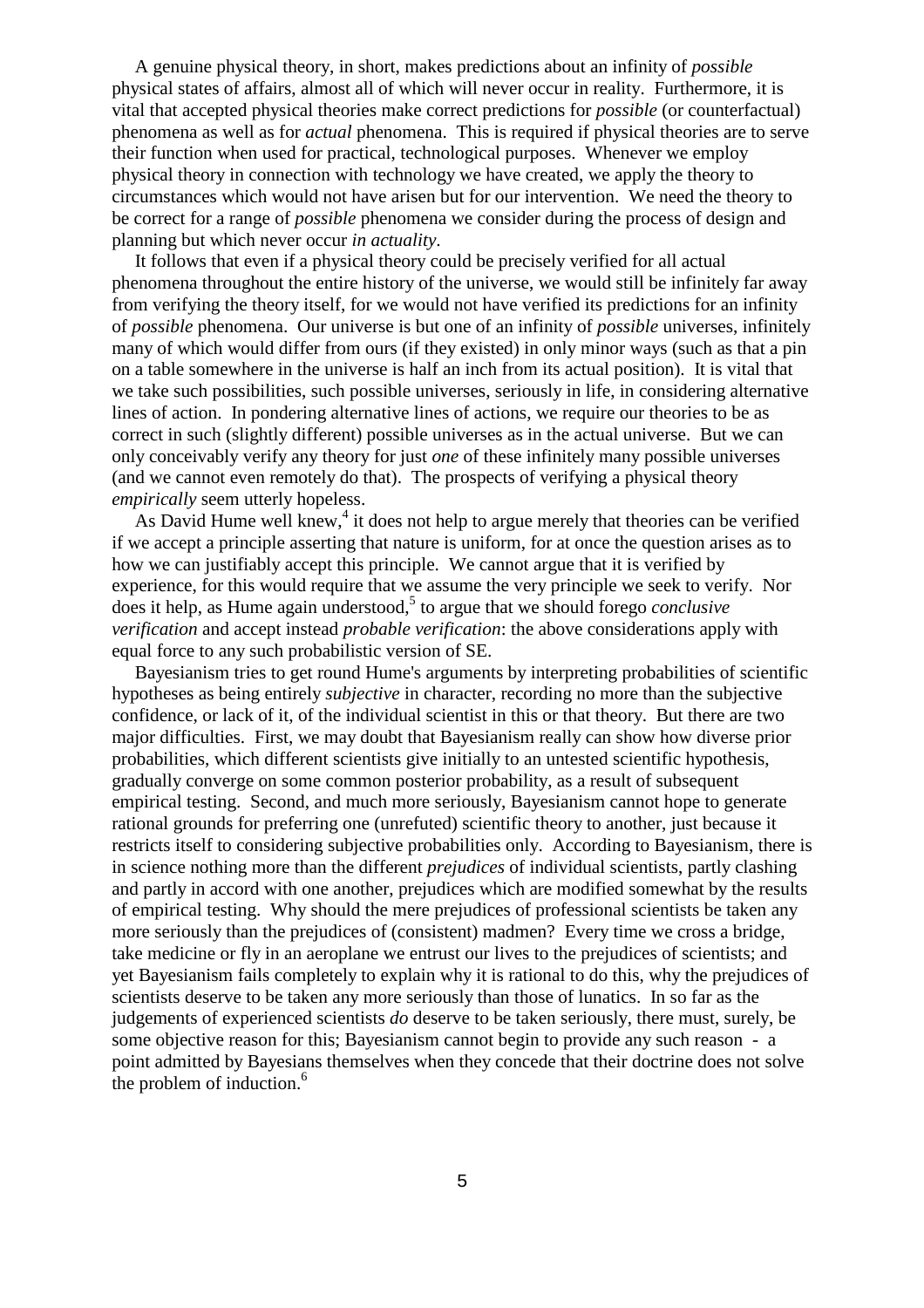It does not help, either, to forego verification altogether and accept, with Popper, that there is at most empirical falsification of theory in science.<sup>7</sup> For, given any theory, however massively empirically successful, the above considerations in effect show that there will always be infinitely many rival theories which agree precisely with the given theory for all available evidence but which disagree for some as yet unobserved phenomena. All we need to do in order to construct such "aberrant" versions of an accepted empirically successful theory, T (such as NT in the last century, let us say, or QT or general relativity today), is to modify T *for as yet unobserved phenomena* in any way we please. In this way we can always construct endlessly many of the following five kinds of aberrant rival theories to T. These aberrant rivals to T would never be taken seriously for a moment in scientific practice; but bare SE, whether verificationist or falsificationist (i.e. Popperian), can provide no grounds for their wholesale exclusion from science. Indeed, the following aberrant theories become increasingly scientifically acceptable, as we move down the list, from the standpoint of bare SE, a devastating indictment of the position.

(1) The new aberrant theory,  $T_1$ , agrees with T for all observed phenomena, disagreeing only for phenomena within some as yet unobserved space-time region. Example: If T is NT, then in order to create the aberrant theory, NT<sub>1</sub>, the Newtonian postulate "F =  $Gm_1m_2/d^2$  at all times and places" needs only be modified to read: " $F = Gm_1m_2/d^2$  for times before 12 pm, 31st December 1999 and  $F = Gm_1m_2/d^3$  for times at or after 0.0 am, 1st January 2000". Until the 1st January 2000, the aberrant theory fits all the available evidence just as well as NT does, although after that date it yields drastically different predictions. Doubtless  $NT_1$  will be decisively refuted when the year 2000 dawns, but there will always remain infinitely many further aberrant theories of this type to be refuted.

(2) The aberrant theory,  $T_2$ , agrees with T for all observed *kinds* of phenomena (wherever and whenever they may occur) but disagrees for some *kind* of phenomenon never observed. We saw, above, that almost all the possible states of affairs to which a theory such as NT refers will never occur, thus remaining unobserved even if all of space and time is observed. Thus we can easily specify endlessly many different *kinds* of physical states of affairs to which the theory applies that will never have been observed, and may never *be* observed, but *could* be observed. For example: "Six spheres, within such and such size and accuracy, made of solid gold, to such and such degree of purity, move without colliding under gravitation in a vacuum, of such and such degree, within such and such a spatial region." If the spheres must have a mass greater than one million tons (and permitted departures from precision are minute), it is quite likely that no technologically advanced civilization anywhere, in the entire history of the cosmos, will create the six-gold-sphere system specified in the way indicated. One particular example, then, of this second type of aberrant theory is: "For all systems that are not a six-gold-sphere system,  $F = Gm_1m_2/d^2$  holds, but for all six-gold-sphere systems, F  $=$  Gm<sub>1</sub>m<sub>2</sub>/d<sub>3</sub> holds". There is an infinity of such aberrant versions of NT which, though violently at odds with NT, will nevertheless never clash with NT for anything that actually occurs, anywhere in the history of the cosmos.

(3) The aberrant theory,  $T_3$ , agrees with T for all observed kinds of phenomena but disagrees for some particular kind of phenomenon observed many times *except for some irrelevant, bizarre detail*. Let us suppose that the phenomenon in question is Galileo's experiment: balls roll with (nearly) constant acceleration down inclined planes. This confirms NT. The unobserved phenomenon is the following variant of Galileo's experiment: 5 lb. of gold dust is sprinkled around the inclined plane on the laboratory floor. Instead of Newton's law of gravitation, NT<sub>3</sub> asserts: "For phenomena except this particular kind of phenomenon,  $F =$  $\Gamma$ Gm<sub>1</sub>m<sub>2</sub>/d<sup>2</sup>, but for this modified-Galileo kind of phenomenon,  $F = \Gamma \frac{Gm_1m_2}{d^3}$ . Any kind of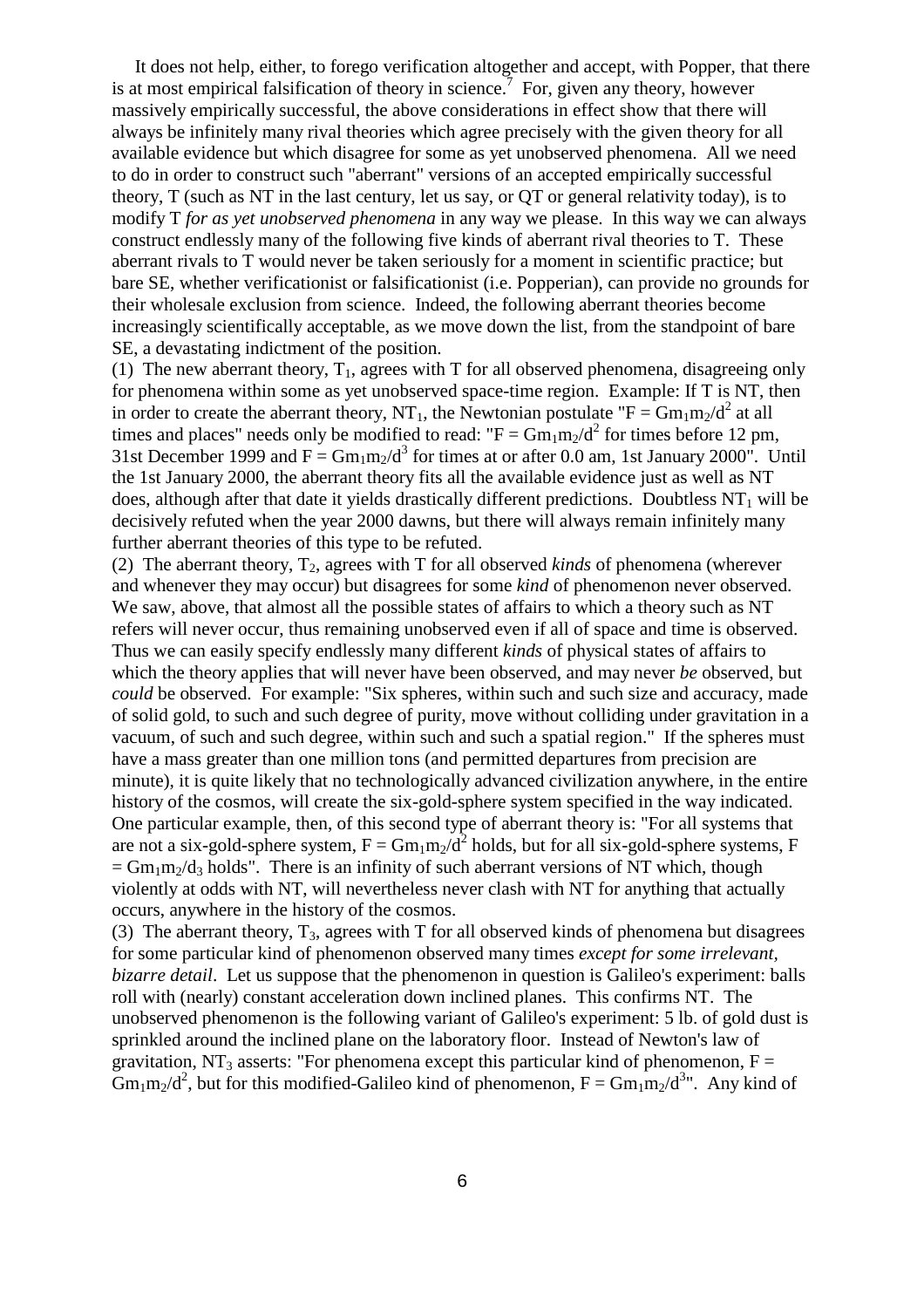experiment (or phenomenon), however often observed to confirm some theory T, can always be modified in this sort of bizarre, irrelevant way, in endlessly many different ways, so as to ensure that *precisely* this kind of (modified) phenomenon has never been observed, and no doubt never will be observed. This third kind of aberrant theory, in other words, is a special case of the second kind of aberrant theory - one that is especially easy to test experimentally. (4) Taking  $T_3$  as our starting point, we may add some independently testable and confirmed postulate, h, to  $T_3$  to form  $T_3 + h = T_4$ , the fourth kind of aberrant variant of T. Thus to NT<sub>3</sub> we might add: "Copper expands when heated (between such and such a temperature range, in such and such conditions)", in this way forming a new theory,  $NT_4$ . Here,  $NT_4$  has greater empirical content than  $NT_3$ , the excess content being in part corroborated empirically. (5) So far it has been assumed that T yields nothing but correct predictions. This assumption is unrealistic. All actual physical theories, however empirically successful, have their limitations and problems. For even the most empirically successful physical theory, a more realistic assessment of overall empirical support would be something like the following: the predictions of T are accurate for phenomena A, more or less accurate for phenomena B, not forthcoming for phenomena C (because here the equations cannot be solved), apparently incorrect for phenomena D (perhaps because the derivations from T are incorrect, or the experiments have not been done properly), and not forthcoming for phenomena E because beyond the scope of T (see diagram 2). There are now infinitely many aberrant variants of T which assert: everything occurs as T predicts in A; in B phenomena occur well within experimental error (and this is specified piecemeal); in C the observed phenomena occur (and this is specified piecemeal); and so too for D and E. All theories of this type are vastly more empirically successful than T, in that they successfully predict everything that T does; they are not refuted where T is (in B and D); and they make accurate predictions where T yields no predictions (in C and E). $^{8}$ 

It is important to appreciate that empirically successful aberrant theories, of types (1) to (5), arise all the time, even when firmly established physical laws and theories are applied in utterly standard circumstances to standard phenomena, in order to design or manufacture a transistor radio, let us say, a bridge or an aeroplane. No one bridge is exactly like any other, in all details, especially if we take the environment of the bridge into account. We ordinarily assume, of course, that the differences are irrelevant from the standpoint of the trustworthiness of physical laws that determine the strength of steel and so on. The above considerations show that it will always be possible, however, to formulate rival (aberrant) laws, just as well verified empirically as ordinary, accepted laws, if not more so, which postulate that, in the precise circumstances of such and such a bridge, unprecedented phenomena occur: steel will become soft as butter, and the whole edifice will collapse.

There are *infinitely* many aberrant rivals to T in each of (1) to (5) above, each aberrant rival to T being just as empirically successful as T, at the very least. Indeed, each one of the infinitely many aberrant rivals to T in (4), and in (5) is actually *empirically more successful* than T. We can of course set out to refute experimentally these aberrant theories, but as there are infinitely many of them, there will always remain infinitely many unrefuted. How, then, can it be justifiable to accept any physical law or theory as constituting knowledge, even conjectural knowledge, on the basis of empirical success and failure *alone*? All versions of bare SE fail hopelessly to solve the problem. Indeed, all versions of bare SE fail merely to specify *methods* which lead to the exclusion of infinitely many empirically successful aberrant theories from scientific consideration: bare SE fails to solve even the methodological part of the problem of induction.<sup>9</sup>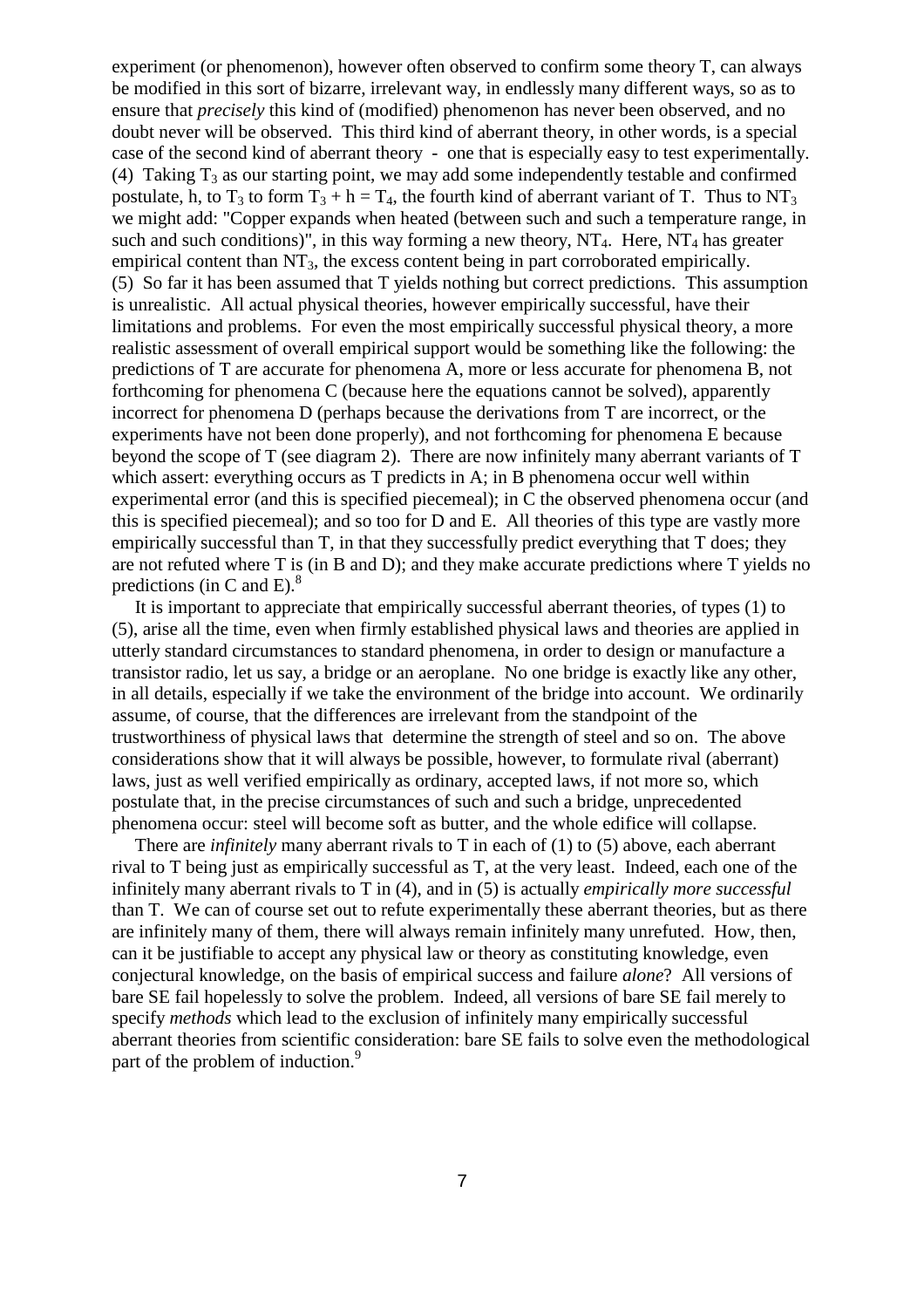## **5 Refutation of Dressed Standard Empiricism**

According to dressed SE, two kinds of criteria govern choice of theory in science, criteria having to do with empirical success, and criteria having to do with the simplicity, unity or explanatoriness of theories. In order to be accepted as a part of scientific knowledge a theory must satisfy both kinds of criteria sufficiently well. The above empirically successful aberrant theories, of types (1) to (5), may satisfy empirical criteria sufficiently well for acceptance, but they fail dismally to satisfy non-empirical criteria of simplicity, unity or explanatoriness. It is for this reason that such theories fail to be accepted as a part of knowledge. Such theories, indeed, are not even formulated as candidates for consideration; merely in order to qualify as a potential theory, a testable conjecture must meet requirements of simplicity or unity.

There can be no doubt that dressed SE does better justice to scientific practice than bare SE does. It comes much closer to solving at least the methodological part of the problem of induction, insofar as it specifies methods which exclude empirically successful aberrant theories, of types (1) to (5), on the grounds that these theories lack simplicity, unity or explanatoriness.<sup>10</sup> But it does so at the cost of violating the basic idea of SE. Persistently to prefer simple, unified, explanatory theories to *ad hoc* theories, of types (1) to (5) above, that are just as empirically successful if not more so, *is* to make a persistent, substantial assumption about the nature of the universe, independently of or even against the evidence, to the effect that the phenomena themselves are, at least approximately, simple, unified, nonaberrant, amenable to explanation (see diagram 3). This is equivalent to *rejecting* SE. Dressed SE is, in other words, inconsistent: it both demands that no permanent assumption be made about the nature of the universe independent of the evidence and also demands, by implication, that just such an assumption must be made.

Suppose that, in physics, only theories that postulate the existence of atoms that interact by contact are ever considered. Field theories, however empirically successful they might be empirically, are rejected out of hand just because they are not atomic theories. In this case, surely, we would all declare, without any hesitation, that physics is just assuming that the world is made up out of atoms entirely independently of the evidence, or even in violation of the evidence. Precisely the same point arises, I claim, for a physics which persistently chooses *simple*, *unified* theories in preference to empirically more successful complex, disunified, aberrant theories. To do this *is* to assume that the world is, at least approximately, simple or unified independently of, or despite, the evidence. It is to violate SE.

Those who defend versions of dressed SE try to have their cake and eat it. That is, they try to develop a conception of theoretical simplicity or unity which, when invoked in science, simultaneously (a) suffices to exclude empirically successful aberrant theories of types (1) to (5) above, and (b) does not commit science to any persistent, substantial assumption about the world. But this cannot be done. In excluding empirically successful aberrant theories, of types (1) to (5), on the grounds that they fail to comply with a methodological principle of simplicity, we *are* making a substantial assumption about the world, and are thus violating SE. If the methodological principle of simplicity is weakened sufficiently so that adopting it in science does not commit science to any assumption about the world, it becomes too weak to exclude aberrant theories of types (1) to (5), and the bare SE nightmare of science being drowned in an infinity of rival theories is upon us.

Dressed SE is, in other words, caught in a trap. The more a notion of simplicity is developed whose use in science is compatible with SE, the more useless such a notion becomes from the standpoint of ruling out empirically successful aberrant theories, of types (1) to (5). On the other hand, the more a notion of simplicity is developed which does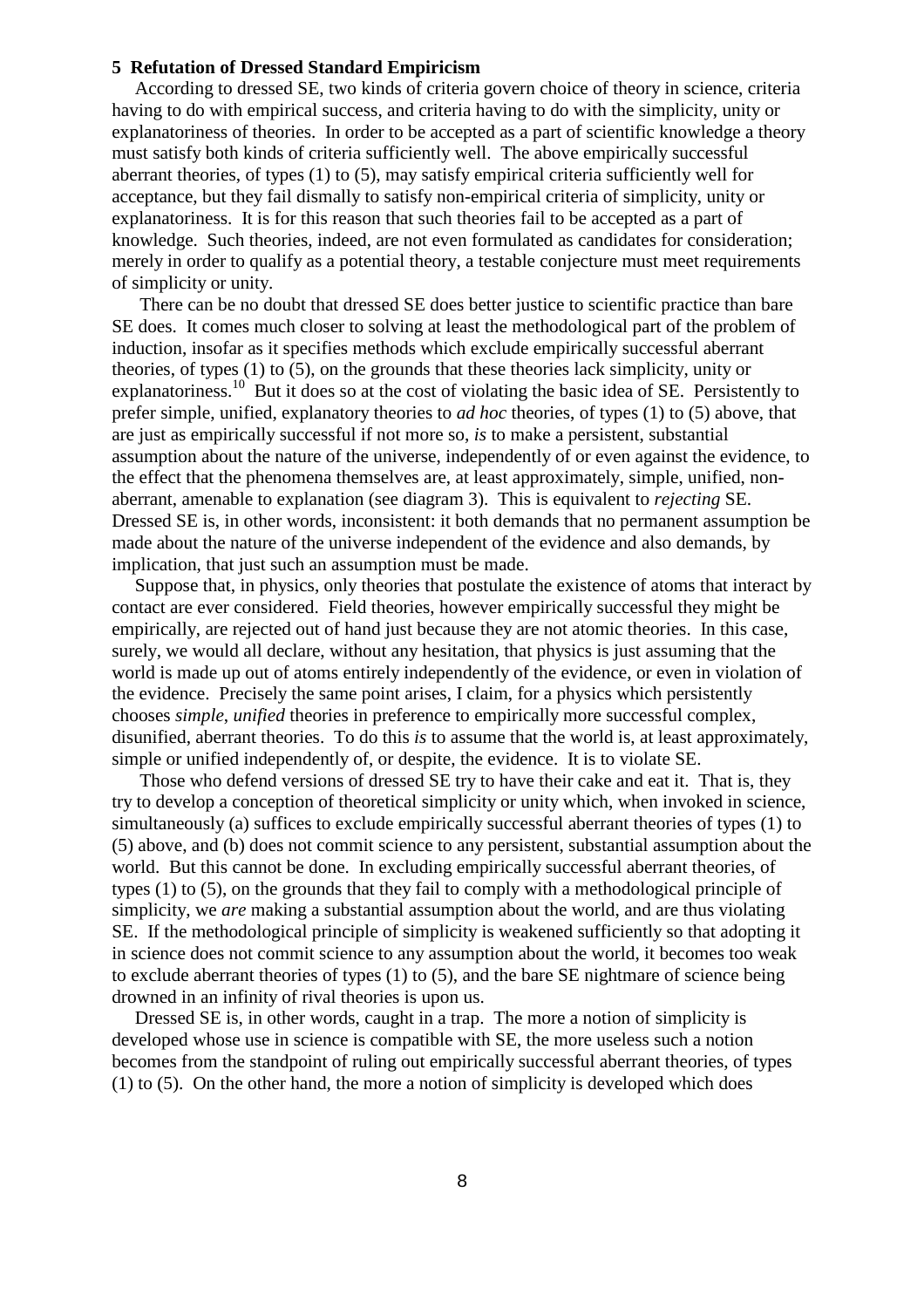effectively rule out empirically successful aberrant theories, the more its use in science becomes incompatible with the basic idea of SE.

Being inconsistent, it is not surprising that dressed SE fails to solve the justificational problem of induction. Ignoring the inconsistency, the inability of dressed SE to solve the problem can be seen as follows. In order to solve the problem it is necessary to justify science persistently rejecting infinitely many empirically successful aberrant theories; but this in turn requires justifying an assumption about the nature of the universe that is implicit in rejecting aberrant theories. But dressed SE provides no such justification; indeed, it *cannot*, because it does not, and cannot, recognize that a persistent assumption about the universe is being made in persistently rejecting aberrant theories (and one cannot justify what one cannot acknowledge).

Dressed SE cannot, in the end, even solve the methodological part of the problem of induction. In order to specify methods that exclude all aberrant theories on the grounds that they lack "simplicity"<sup>11</sup>, it is necessary to specify precisely what "simplicity" is.<sup>12</sup> There is an obvious, immediate response: a theory is "simple" if and only if it is "non-aberrant", that is, if the theory's *content* is non-aberrant, i.e. what the theory asserts about the world is nonaberrant. We have, in other words, that a theory is "simple" if and only if it makes a nonaberrant assertion about the universe. But dressed SE cannot adopt this solution to the problem. To do so would be to make absolutely explicit that science, in preferring "simple" theories, is assuming that the universe itself is "simple" (i.e. non-aberrant). Those who seek to solve the problem of what "simplicity" is, within the confines of dressed SE, are obliged to develop a conception of "simplicity" which is such that persistently preferring "simple" theories, in this special sense, does *not* implicate science in accepting some assumption about the world to the effect that the world itself is "simple". Attempts to perform this impossible task are, not surprisingly, unsuccessful! They tend to move the reference of "simplicity" so that it no longer applies to the *content* of theories - and so too to the world - but instead applies to the theories themselves, considered as objects in their own right, to the form or structure of the theories. I have in mind attempts to solve the problem of simplicity proposed, for example, by Goodman, Friedman, Kitcher and Watkins.<sup>13</sup>

It is easy to see that all such attempts must fail. Consider a theory, T, which makes a nonaberrant assertion about the world and thus satisfies the above "obvious" requirement of simplicity. Holding the non-aberrant *content* of T constant, we can endlessly reformulate "T" itself in potentially infinitely many different ways, employing different terminology, "languages", concepts, axioms. Some of these will have immensely complex forms or structures, immensely complex formal, axiomatic or inferential structures, however exactly we propose to conceive of such things. Hence no conception of "simplicity", which refers to the form or structure of theories (a la Goodman, Friedman and Co.) can hope to do justice to what is required for the solution to the methodological problem of induction, namely "simplicity" as "non-aberrant *content*" of theories.

Richard Feynman<sup>14</sup> has provided the following amusing illustration of the difficulties one gets into if one tries to characterize "simplicity" in terms of form or structure. Consider an appallingly aberrant universe governed by  $10^{10}$  quite different, distinct laws. Even in such a universe, the true "theory of everything" can be expressed in the dazzlingly simple, unified form: A = 0. Suppose the 10<sup>10</sup> distinct laws of the universe are: (1) F = ma; (2) F =  $Gm_1m_2/d^2$ ; and so on. Let

 $A_1 = (F - ma)^2$ ,  $A_2 = (F - Gm_1m_2/d^2)^2$ , and so on for all  $10^{10}$  distinct laws. Let  $A = \sum a_r$ . The "theory of everything" of this universe can now be formulated as:  $A = 0$ . (This is true if and only if each  $A_r = 0.$ )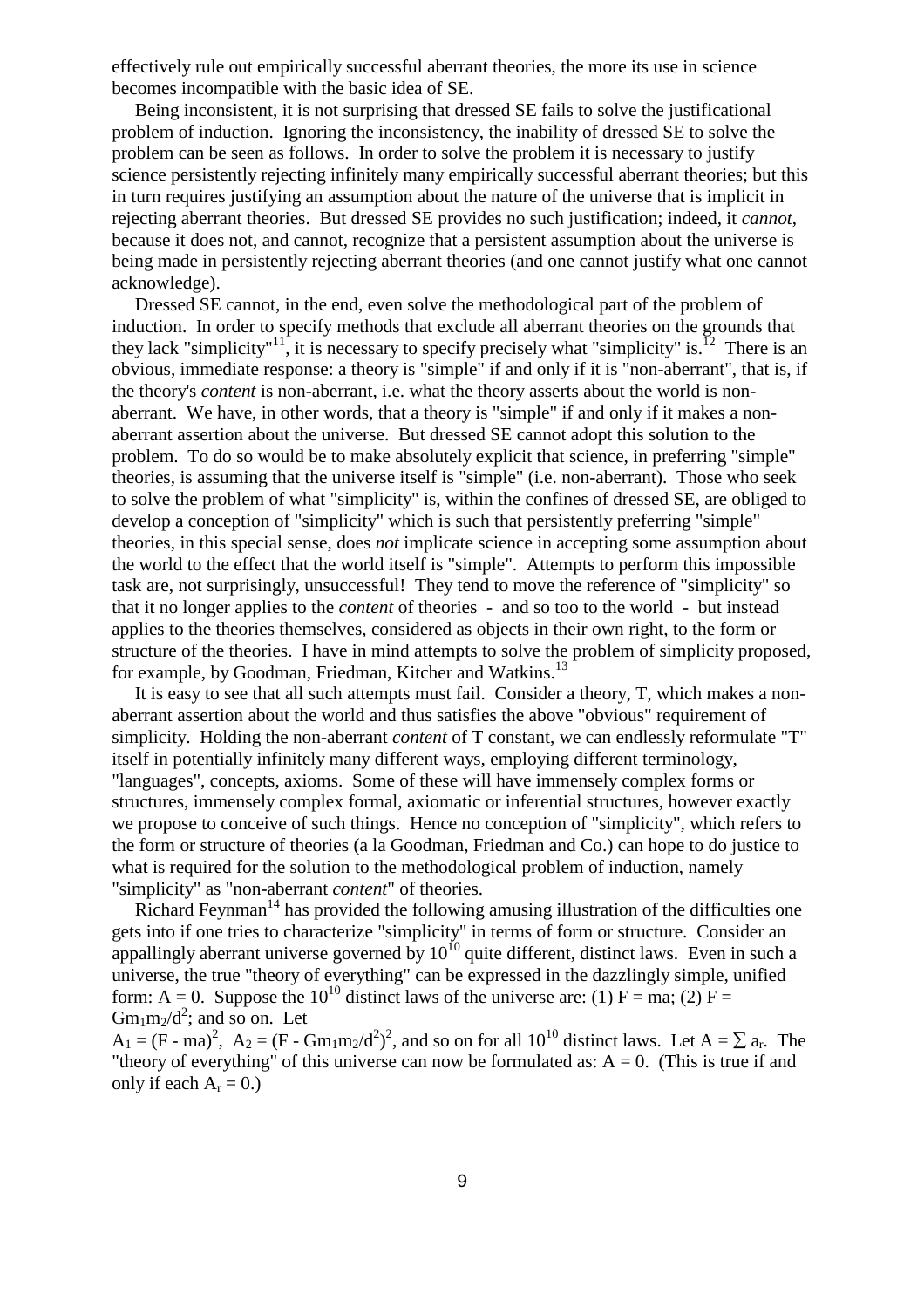To sum up. Bare SE is an honest doctrine. It is at least consistent. But it fails hopelessly as a conception of science in that it fails to exclude infinitely many aberrant theories from science, thus failing to solve even the methodological problem of induction. Dressed SE, by contrast, is a dishonest doctrine; it claims that science makes no permanent assumption about the world but then commits science to preferring simple theories; if this is to be effective it must carry the implication that science does assume that the universe itself is simple. Once this is honestly conceded, it becomes clear that dressed SE is inconsistent. If this inconsistency is going to be obscured, then the assumption that the universe is non-aberrant, implicit in the methods of science, must be repressed, denied. This ensures that the justificational problem of induction cannot be solved; and it ensures that even the methodological problem cannot be solved, since the key notion of "simplicity", central to the methodology, cannot be adequately explicated.

Thus both bare and dressed SE are untenable. Science does, and must, make a substantial cosmological assumption, independently of empirical considerations, if there is to be any theoretical scientific knowledge. The question arises: What ought this cosmological assumption to be? And how is it to be justified?

In answering these questions, two conflicting desiderata need to be taken into account. On the one hand we want to make an assumption that is as contentless as possible, as unlikely to be false as possible, as near to being a requirement for any knowledge at all to be possible. On the other hand we want to make an assumption that is as heuristically and methodologically fruitful as possible, that holds out the greatest hope, if true, for real progress in theoretical scientific knowledge. These desiderata are likely to conflict because the more heuristically and methodologically fruitful a metaphysical assumption is potentially, so the more likely it is to make a quite precise, contentful assertion about the universe, and so the more likely it is to be false. (I am assuming here that, other things being equal, content is inversely related to likelihood of being true.)

#### **6 Aim-Oriented Empiricism**

The way to do the best possible justice to *both* ostensibly conflicting desiderata is to make, not just *one* assumption, but rather a number of assumptions, a hierarchy of increasingly attenuated cosmological assumptions, until we arrive at assumptions which are such that doubting them cannot help the growth of knowledge, whatever the nature of the universe may be. At the top of the hierarchy, there are two cosmological assumptions that are so attenuated, so relatively contentless, that there is a good chance of them being true; they are such, I shall argue, that it can never serve the goal of acquiring knowledge about the world to reject them, whatever the world may be like. The top assumption, indeed, is such that its truth is a necessary requirement for us to have any factual knowledge about anything. As we descend the hierarchy of assumptions we adopt, at each level, that cosmological assumption which, if true, holds out the greatest hope for the growth of knowledge, and which seems best to support the growth of knowledge. Corresponding to each cosmological assumption at each level there is a methodological rule which asserts: give preference to those theories which, taken together, best accord with the cosmological assumption. If currently adopted cosmological assumptions, and associated methods, fail to support the growth of knowledge, or fail to do so as apparently successfully as rival assumptions and methods, then assumptions and associated methods are changed, at whatever level appears to be required below the top two assumptions, which are permanently accepted. In this way we give ourselves the best hope of making progress, of acquiring authentic knowledge, while at the same time minimizing the chances of being taken up the garden path, or being stuck in a cul de sac. The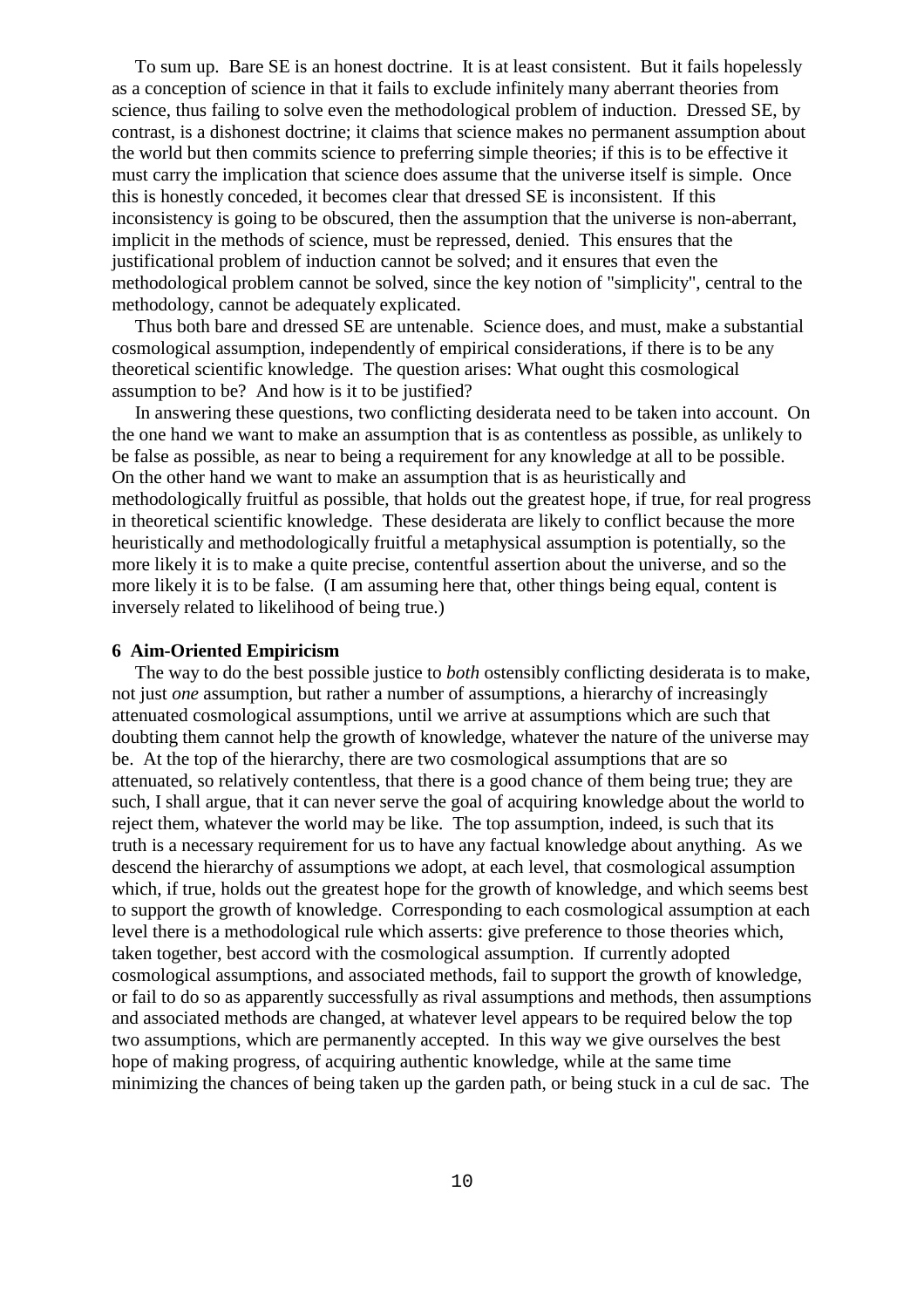hope is that as we increase our knowledge about the world we improve the cosmological assumptions implicit in our methods, and thus in turn improve our methods. As a result of improving our knowledge we improve our knowledge about how to improve knowledge. Science adapts its own nature to what it learns about the nature of the universe, thus increasing its capacity to make progress in knowledge about the world. This capacity of science to improve knowledge-about-how-to-improve-knowledge in the light of improving knowledge is, I wish to claim, of the essence of scientific rationality; it helps to explain the relatively recent explosive growth of scientific knowledge.

According to the conception of physics here being advocated which I call *aim-oriented empiricism* (AOE), we need to display knowledge at the following ten levels (see diagram 4). *Level 1*: P<sub>1</sub>. Empirical data (low level observational and experimental laws). *Level 2*: P<sub>2</sub>. Accepted fundamental physical theories (such as general relativity (GR) and OT). *Level 3*: P<sub>3</sub>. Best available more or less precise version of physicalism which is, at present, I suggest, a doctrine that may be called *Lagrangianism*. According to Lagrangianism, the universe is such that all phenomena evolve in accordance with Hamilton's principle of least action, formulated in terms of some unified Lagrangian (or Lagrangian density), L. We require, here, that L is not the sum of two or more distinct Lagrangians, with distinct physical interpretations and symmetries, for example one for the electroweak force, one for the strong force, and one for gravitation, as at present; L must have a single physical interpretation, and its symmetries must have an appropriate group structure. We require, in addition, that current quantum field theories and GR emerge when appropriate limits are taken.

Level 4: P<sub>4</sub>. *Physical Comprehensibility or Physicalism* (already indicated in section 2 above). The universe is such that there is an impersonal, unchanging, knowable *something*, U, that exists everywhere, and determines (deterministically or probabilistically), how that which varies, V, does vary, from instant to instant. (Given U, and given the value of V at an instant throughout the universe, all subsequent values of V are determined uniquely, given determinism, or determined probabilistically, given probabilism.) In other words, the universe is such that some as-yet-to-be-formulated, unified theory of everything is true (specifying the nature of U and V), which might, but need not be, formulatable in terms of a Lagrangian and Hamilton's principle.

*Level 5*:  $P_5$ . *Comprehensibility* (already indicated in section 2 above). The universe is such that there is a knowable *something* (God, tribe of gods, cosmic goal, unified pattern of physical law, cosmic programme or whatever) which, in some sense, determines or is responsible for everything that changes (all change and diversity in the world in principle being explicable and understandable in terms of the underlying unchanging *something*).

*Level 6*: P<sub>6</sub>. *Near Comprehensibility*. The universe is sufficiently approximately comprehensible for the assumption of perfect comprehensibility to be more fruitful than any comparable assumption from the standpoint of improving knowledge.

*Level*  $_7$ : P<sub>7</sub>. *Rough Comprehensibility*. The universe is such that some assumption of partial comprehensibility is fruitful from the standpoint of improving knowledge.

*Level* 8:  $P_8$ . *Meta-Knowability*. The universe is such that there is some discoverable<sup>15</sup> assumption that can be made about the nature of the universe which aids, and does not hinder, the growth of knowledge.

*Level 9*: P9. *Epistemological Non-Maliciousness*. The universe is such that it does not exhibit comprehensibility, meta-knowability, or even mere partial knowability more generally, in our immediate environment only. However radically different phenomena may be elsewhere in the universe, the general nature of all such phenomena is such that it can in principle be discovered by us by developing knowledge acquired in our immediate environment. If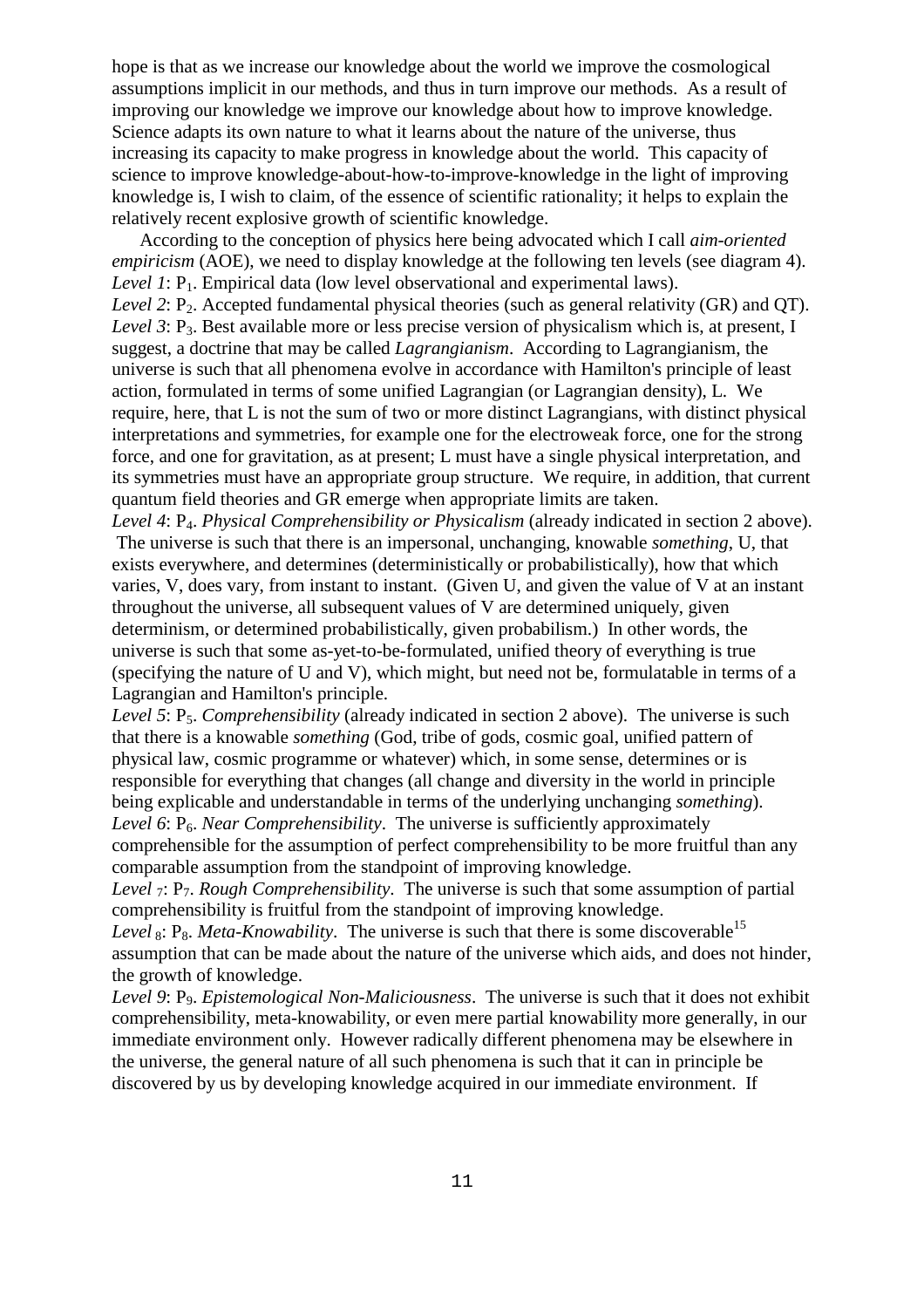aberrant phenomena occur, their occurrence is discoverable by us in our immediate environment.

*Level 10*: P<sub>10</sub>. *Partial Knowability*. We possess some factual knowledge of our immediate environment, and some capacity to improve this knowledge, sufficient at least to make partially successful action in the world possible; the universe is such that the possession and acquisition of such knowledge is possible.

A few words of clarification concerning the principles at levels 3 to 10. They are to be understood (as I have indicated) in such a way that  $P_r$  implies  $P_{r+1}$  for  $r = 3,...9$ , but not *vice versa*.  $P_3$  has the most content, and is therefore the most likely to be false, while  $P_{10}$  has the least content, and is thus the least likely to be false. It is more than likely that  $P_3$  *is* false, progress in theoretical physics requiring that a revised version of this "level 3" principle be accepted (recent developments in quantum gravity, having to do with "duality", suggesting that this may well be the case). It is less likely that  $P_4$  is false, less likely that progress in theoretical physics will require this "level 4" principle be revised, although this is still a possibility. And as we ascend, from  $r = 3$  to  $r = 8$ , the corresponding principles become increasingly contentless, and increasingly unlikely to require revision, although the possibility always exists. The cosmological theses,  $P_3$ , ...  $P_8$ , have the form that they do have in part because of the way that natural science in general, and theoretical physics in particular, have developed during the last four hundred (or two thousand) years. A radically different history, with a radically different outcome, would result in a different set of principles up to some value of r less than 9, the more radically different so the greater the value of r.

 $P_3$  requires, perhaps, a few words of explication. All fundamental, dynamical theories accepted so far in physics, from Newtonian theory, (NT), classical electrodynamics, to general relativity, (GR), non-relativistic quantum theory, (QT), quantum electrodynamics, quantum electroweak-dynamics, quantum chromodynamics, and the so-called standard model, can be formulated in terms of a Lagrangian and Hamilton's principle of least action. In the case of NT, this takes the following form. Given any system, we can specify its kinetic energy, KE (energy of motion), and its potential energy, PE (energy of position due to forces), at each instant. This enables us to define the Lagrangian, L, equal at each instant to KE - PE. Hamilton's principle states that, given two instants,  $t_1$  and  $t_2$ , the system evolves in such a way that the sum of instantaneous values of KE - PE, for times between  $t_1$  and  $t_2$ , is a minimum value (or, more accurately, a stationary value, so that it is unaffected to first order by infinitesimal variations in the way the system evolves). From the Lagrangian for NT (a function of the positions and momenta of particles) and Hamilton's principle of least action, we can derive NT in the form familiar from elementary textbooks.

It is this way of formulating NT, in terms of a Lagrangian, L, and Hamilton's principle, that can be generalized to apply to all accepted fundamental theories in physics. Thus  $P_3$ asserts that the universe is such that a true, unified theory of everything, T, can be formulated, T being such that it can be given a Lagrangian formulation in the way indicated.<sup>16</sup>

 $P_4$  asserts, a little more modestly, that the universe is such that some kind of true, unified theory of everything, T, can be formulated, T not necessarily being such that it can be given a Lagrangian formulation.  $P_5$  asserts, more modestly still, that the universe is comprehensible *in some way or other*, but not necessarily physically comprehensible.  $P_6$  asserts, even more modestly, that the universe is sufficiently nearly comprehensible for the assumption that it is perfectly comprehensible to be more fruitful from the standpoint of the growth of knowledge than any comparable rival assumption, relative to our existing knowledge.  $P_7$  asserts, more modestly still, that the universe is such that some assumption of partial comprehensibility is more fruitful than any rival, comparable assumption. It might be the case, for example, that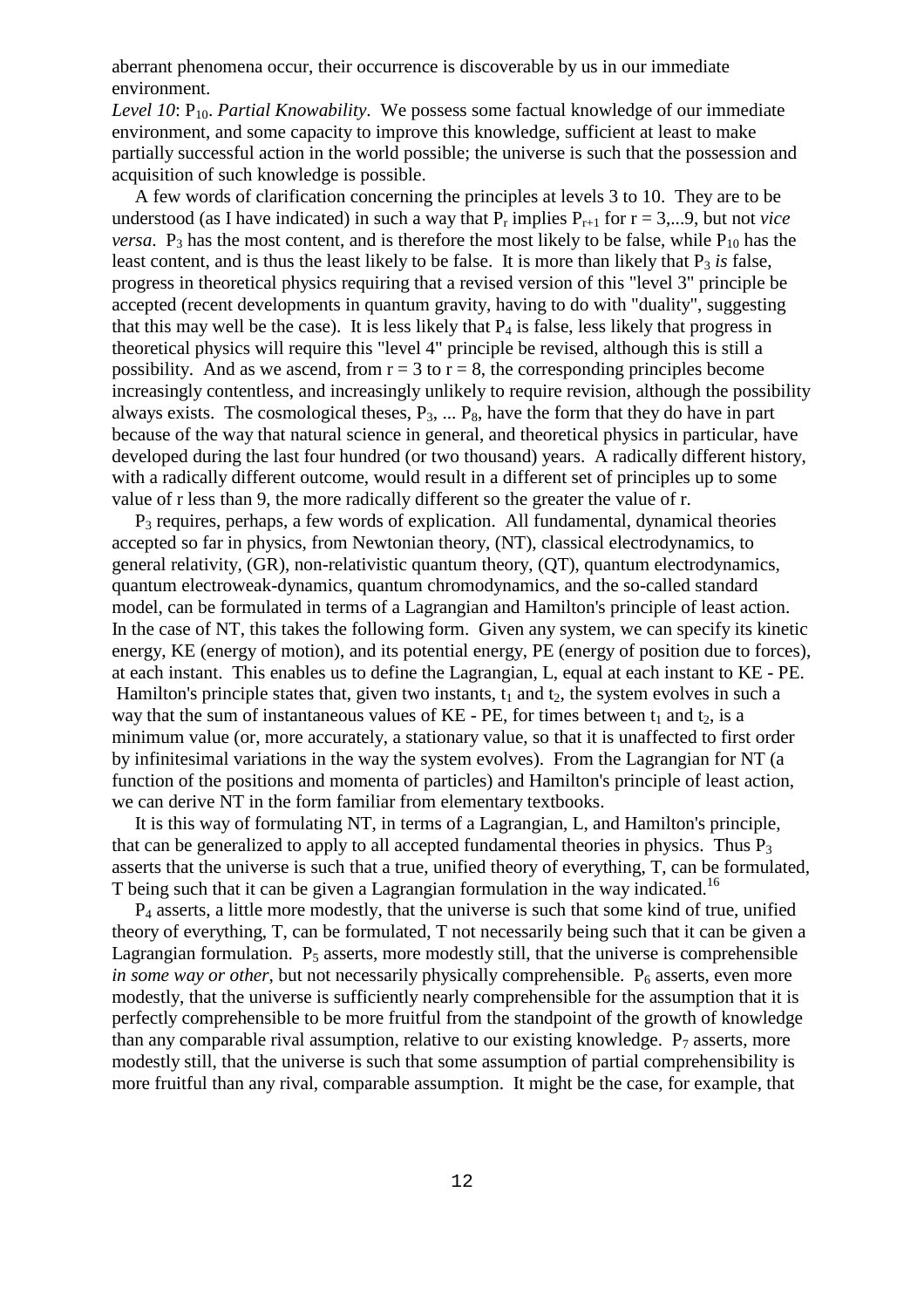the universe is such that there are *three* fundamental forces, theoretical revolutions involving the development of theories that progressively specify the nature of these three forces more and more precisely. In this case, the assumption that there are three distinct forces would be more helpful than that there is just *one* fundamental force (required if the universe is to be perfectly comprehensible physically). Alternatively, it might be the case that the universe is such that, progress in theoretical physics requires there to be a series of theoretical revolutions, there being, after each revolution, one more force: in this case, the assumption that the universe is such that the number of distinct forces goes up by one after each revolution would be more helpful for the growth of knowledge than the assumption that there is just one fundamental force.  $P_8$ , even more modestly, asserts merely that the universe is such that existing methods for improving knowledge can be improved. These methods might involve consulting oracles, prophets or dreams; they need not involve developing explanatory theories and testing them against experience. P<sub>9</sub> asserts, still more modestly, that the universe is such that local knowledge can be developed so that it applies non-locally;<sup>17</sup> and  $P_{10}$  asserts, even more modestly, that the universe is such that some factual knowledge of our immediate environment exists and can be acquired.

Given these metaphysical principles about the nature of the universe, we can also consider infinitely many further such principles,  ${Q_3}$ ,... ${Q_8}$ , such that, for  $r = 3,...8$ :-

(i)  $Q_r$  implies  $P_{r+1}$  but is not implied by  $P_{r+1}$ ;

(ii)  $Q_r$  is incompatible with  $P_r$ .

In view of (i) and (ii), we can regard each  $Q_r$  as a possible rival to  $P_r$ . Solving the justificational problem of induction involves justifying preference for  $P_r$  over rivals  $\{Q_r\}$ .

# **7 Grounds for Accepting Aim-Oriented Empiricism**

AOE is to be accepted and SE is to be rejected because AOE is able to solve the following six problems, none of which can be solved granted SE.

(1) The problem of excluding empirically successful aberrant theories from science.

(2) The problem of what simplicity is.

(3) The problem of induction (i.e the problem of justifying persistent preference for simple theories in science).

(4) The problem of verisimilitude.

(5) The problem of the discovery of fundamental physical theories.

(6) Wigner's problem of the unreasonable effectiveness of mathematics in the natural sciences.<sup>18</sup>

Space permits consideration of only the first three problems; for the remaining three the reader is referred to my discussion of these problems elsewhere.<sup>19</sup>

That AOE solves the problem of excluding empirically successful aberrant theories from science is obvious. Physicalism implies that no aberrant theory can be true. But that AOE solves the next problem on the list is perhaps not quite so obvious.

## **8 The Solution to the Problem of Simplicity**

"Simplicity"<sup>20</sup> in the present context apparently means the simplicity of the *form* of a law or theory - the extent to which the *functions*, the *equations*, of the theory are simple. But it also means the extent to which a theory is non-*ad hoc*, or *explanatory*, or *elegant*, or *unified*, or *conceptually coherent*, or possessing what Einstein called *inner perfection* or, in other contexts, *beauty*, *comprehensibility* or *intelligibility*.

In judging some theories to be "simple" and others to be "complex", physicists may mean only that some theories are such that it is an easy matter to solve their equations and extract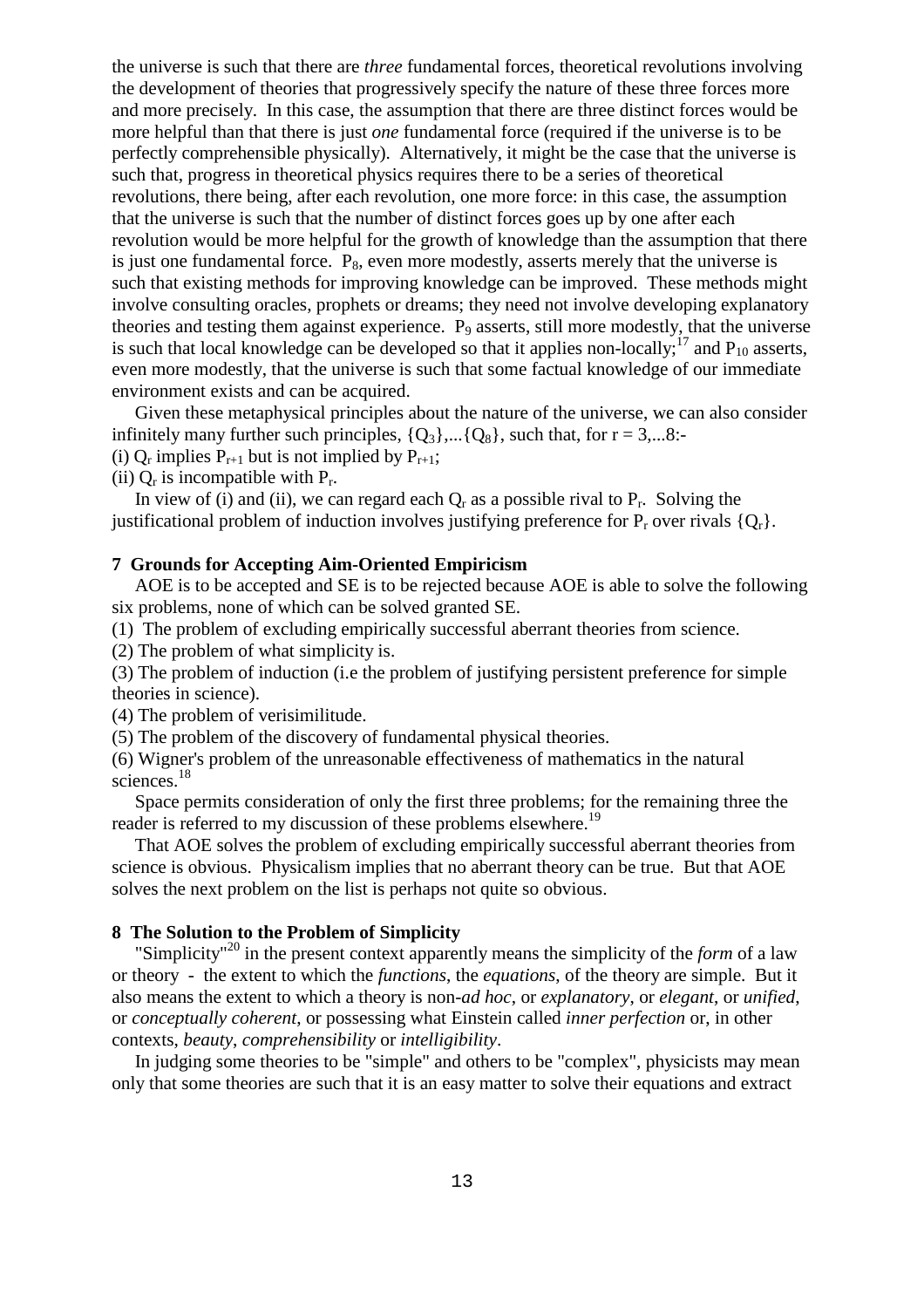their empirical predictions, whereas other theories have equations that are fiendishly difficult, if not impossible, to solve. This highly pragmatic meaning of simplicity is, of course, of immense importance in physics - especially in less fundamental, more phenomenological parts of physics, where the aim is primarily the instrumentalist one of predicting phenomena as easily and accurately as possible. There is, however, no particular reason why simplicity, in this pragmatic sense, should be an indication of truth. Here our concern is only with simplicity insofar as this *is* (or is taken to be) an indication of truth.

The problem of what simplicity is breaks up into the following subordinate problems. (i) The terminological problem: As we have seen, whether a theory is simple or complex appears to depend on how the theory is formulated, the terminology or concepts used to formulate it. But how can such a terminology-dependent notion of simplicity have any significant methodological or epistemological role in science? What determines the "correct" terminology, in terms of which theories are to be formulated so that their simplicity may be appraised? How can there possibly be any such thing as the "correct" terminology? If there is not, does not the whole notion of simplicity of theories collapse? On the one hand, the simplicity or complexity of a theory must, it seems, depend on the terminology used to formulate it, but on the other hand, this cannot, it seems, be the case if the simplicity is to be significant as an indication of truth.

(ii) The problem of changing notions of simplicity. As science develops, what simplicity means changes. What it meant to Newton is different from what it would have meant to a nineteenth century physicist, which is different again from what it would mean to a late 20th century physicist. How can justice be done to the changing nature of simplicity (and to variability from one discipline to another)?

(iii) The problem of the multi-faceted nature of simplicity.

"Simple" is the generic term that philosophers of science tend to use for a whole family of notions that scientists appeal to in assessing the non-empirical merits of theories, as I have indicated above. An acceptable theory of simplicity ought to pick out just one concept as fundamental, but at the same time do justice to the role that the other concepts appear to have in assessing theories in physics.

(iv) The problem of ambiguity. An indication of the complexity of the notion of simplicity in physics is given by the fact that one theory may be, in an obvious sense, much more complex than another, and yet, at the same time be, in a much more important sense, much simpler. The classic case of this ambiguity of simplicity is provided by a comparison of Newton's and Einstein's theories of gravity. In one obvious sense, Newton's theory is much simpler than Einstein's; in another sense, Einstein's theory is the simpler. An adequate theory of simplicity must resolve this puzzling state of affairs.

(v) The problem of doing justice to the intuition of physicists. Physicists are by no means unanimous in their judgements concerning the simplicity of theories, but there is a considerable level of agreement. An acceptable theory of simplicity must do justice to such agreed intuitions.

(vi) The problem of improving on the intuitions of physicists. An acceptable theory of simplicity ought to be able to improve on the intuitions of physicists, if it provides a genuine clarification of the nature of simplicity.

The first of these problems, the terminological problem, is by far the most serious. It has the form of a paradox. The degree of simplicity of a theory both must, and cannot possibly, depend on terminology. AOE solves this paradox as follows.

According to AOE, *the* non-empirical requirement that the totality of fundamental theories,  $T_n$ , in physics must satisfy in order to be ultimately acceptable is that  $T_n$  is a precise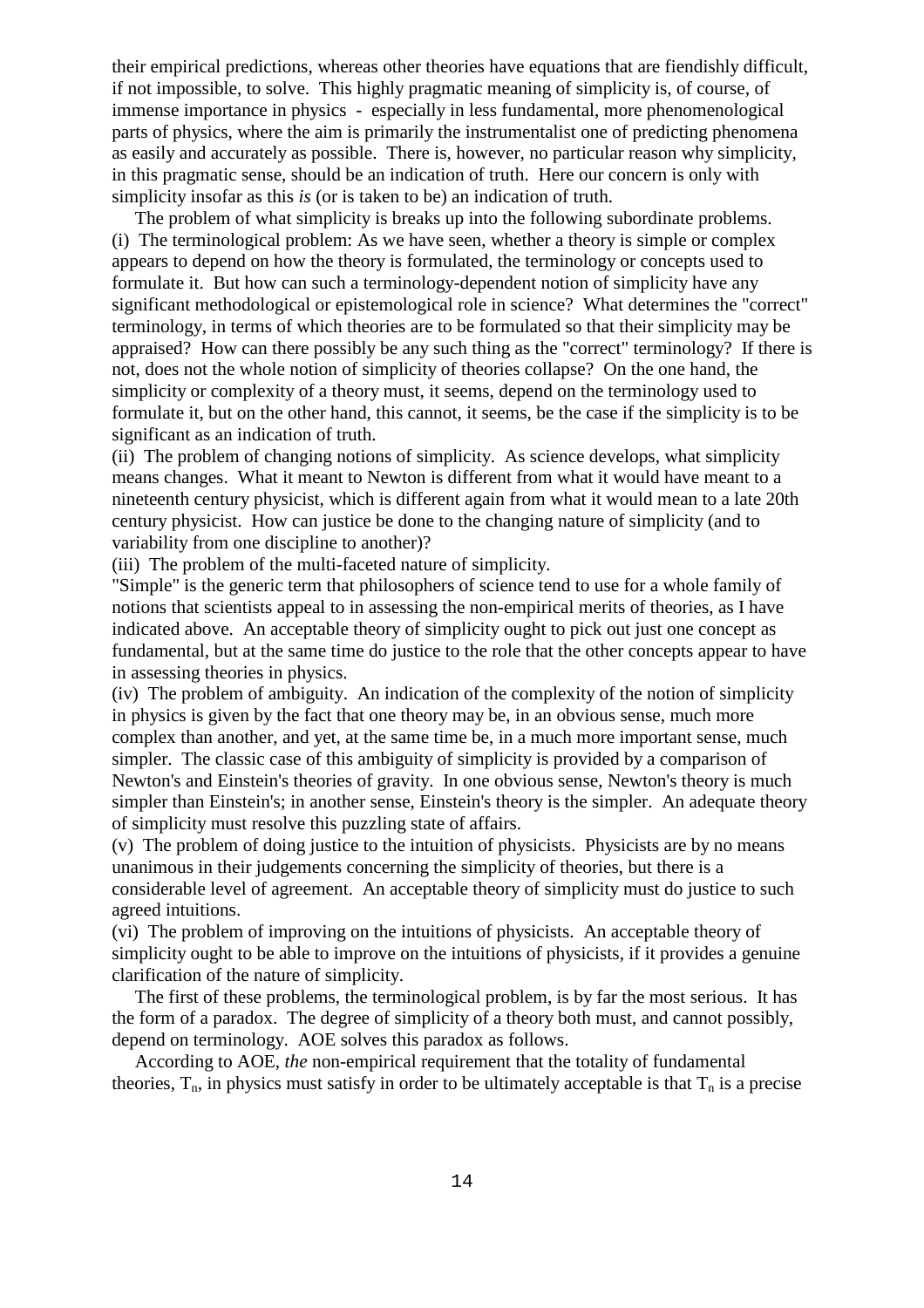version of the vague, level 4 thesis of physicalism. The key notion is thus *unity* - unity of the *content* of the totality of fundamental dynamical theory. Given two rival total theories,  $T_n$ and  $T_{n+1}$ ,  $T_{n+1}$  is simpler than  $T_n$  if and only if  $T_{n+1}$  exemplifies physicalism better than  $T_n$ does. In other words, if  $T_n$  is more disunified than  $T_{n+1}$  (in one or more of the eight different ways discussed below) then  $T_n$  is less simple.

This account of simplicity can be extended to individual theories in two different ways. An individual theory,  $T^*$ , is "simpler" than a rival,  $T^{**}$ , if  $T_m+T^*$  exemplifies physicalism better than  $T_m + T^{**}$  does, where  $T_m$  is the conjunction of all other current, accepted, fundamental theories. We can also, however, treat an individual theory as if it is a "theory of everything", ignoring all phenomena which lie outside the domain of the theory. Given two rival individual theories,  $T_1$  and  $T_2$ , we can regard them as rival "theories of everything" and consider their relative simplicity, i.e. unity, i.e. their success, when so regarded, of being precise versions of physicalism.

Furthermore, this account can be straightforwardly extended to do justice to the point that notions of simplicity evolve with evolving knowledge. Theoretical physics does not just, in practice, presuppose physicalism; at any given time it presupposes some more precise version of physicalism, some blueprint,  $B_n$ , which is almost certainly false and will need to be changed so that it subsequently becomes  $B_{n+1}$ , which in turn becomes  $B_{n+2}$ , and so on.  $B_n$ might be the blueprint that the world is made up of small, rigid, spherical corpuscles with mass that interact only by contact, and  $B_{n+1}$  might be the Boscovichean blueprint that the world consists of point-particles with mass that interact by means of a rigid, spherically symmetrical field of force that varies with distance from each point-particle. Other blueprints important in the history of physics are: the aether blueprint of 19th century physics, the aether being an elastic medium filling space which transmits gravitational and electromagnetic forces and light, and in which matter is embedded; the unified field/particle blueprint, charged particles being both sources of the field and acted on by the field; the unified self-interacting field, particles and matter being merely intense regions of the field; the geometrical blueprint, particles and forces being nothing more than topological or geometrical features of spacetime; the quantum field blueprint of modern physics, particles being excitations of the field; the Lagrangian blueprint, discussed above; the superstring blueprint, according to which particles have the form of minute strings embedded in space-time of ten or twentysix dimensions, those in excess of four being curled up into a minute size.

In accepting a blueprint B, we accept that the fundamental physical entities and force(s) are as specified by B; we accept a set of invariance or symmetry principles, specific to B, related to the geometry of space-time, and the general dynamical/geometrical character of the fundamental physical entity (or entities), postulated by B.

Thus, the Boscovich blueprint may be so understood that it asserts that fundamental physical entities - point-particles with mass - are all of one type (symmetric with respect to particle exchange), rigid throughout all motions, and rotationally symmetric. The time *evolution* of any physical system is invariant with respect to translations in space and time. changes of orientation, and changes in fixed velocity with respect to some inertial reference frame. By contrast, the field/particle blueprint, as understood here, associated with classical electrodynamics - postulates the existence of two distinct kinds of fundamental entities, point-particles and fields of force; it asserts that force-fields are non-rigid (changes in the field travelling at some definite, finite velocity). This means that spherical-symmetry will be restricted to the case when a charged particle is motionless in a spatial region within which the field is otherwise zero. Again, whereas the Boscovich blueprint may be taken to imply Galilean invariance, the field/particle blueprint may be taken to imply Lorentz invariance.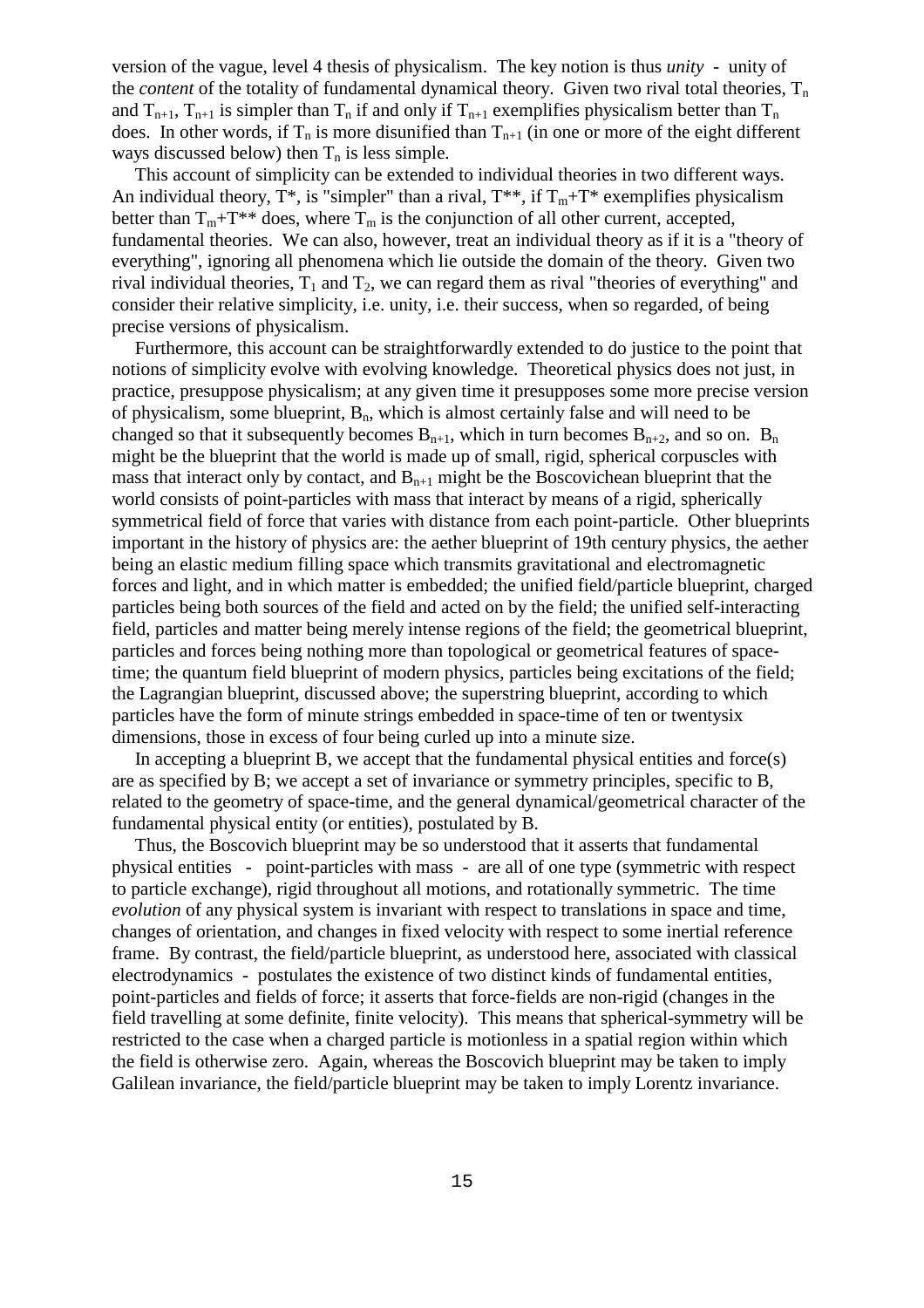A level 2 theory, T, may clash with physicalism and yet exemplify physicalism to some degree, in that it is disunified to some degree in one or more of the following eight ways of being disunified.

(1) T has a different *content* in the N different space-time regions,  $R_1,...R_N$ ,

(2) T postulates, in an arbitrary fashion, N distinct, unique, spatially localized objects, each with its own distinct, unique dynamic properties.

(3) T postulates that, for distinct ranges of physical variables, such as mass or relative velocity, in distinct regions,  $R_1,...R_N$  of the space of all possible phenomena, distinct dynamical laws obtain.

(4) T postulates N different kinds of physical entities,<sup>21</sup> differing with respect to some dynamic property, such as value of mass or charge, but otherwise interacting by means of the same force.

(5) As in (4) except that the distinct kinds of entities interact by means of distinct forces. If there are N distinct kinds of entities, and each kind interacts with all other kinds in distinct ways, then there will be  $N^2$  distinct interactions, forces, and component dynamic theories. (6) Consider a theory, T, that postulates N distinct entities (e.g. particles or fields), but these N entities can be regarded as arising because T exhibits some symmetry. If the symmetry group, G, is not a direct product of subgroups, we can declare that T is fully unified; if G is a direct product of subgroups, T lacks full unity; and if the N entities are such that they cannot be regarded as arising as a result of some symmetry of T, with some group structure G, then T is disunified.

The way in which relativistic classical electromagnetism unifies the electric and magnetic fields is an example of this kind of unity. Given the electric field, then the magnetic field must be adjoined to it if the theory is to exhibit the symmetry of Lorentz invariance. Again, the way in which chromodynamics brings unity to the eight gluons, and to quarks that differ with respect to colour charge, postulated by the theory, provides another example of this kind of unity. The diverse gluons and colour charged quarks of the theory are required to exist if the theory is to have its distinctive locally gauge invariant character, in this case the symmetry group being SU(3). The electroweak theory of Salam and Weinberg is an example of partial unity of this type, in that, in this case, the symmetry group, corresponding to the locally gauge invariant character of the theory, is  $SU(2)$  X  $U(1)$  - a group that is a direct product of subgroups. The theory only partially unifies the diverse quanta of the associated fields, the photon of electromagnetism and the vector bosons of the weak force.<sup>22</sup>

(7) According to GR, Newton's force of gravitation is merely an aspect of the curvature of space-time. As a result of a change in our ideas about the nature of space-time, so that its geometric properties become dynamic, a physical force disappears, or becomes unified with space-time. This suggests the following requirement for unity: space-time on the one hand, and physical particles and forces on the other, must be unified into a single self-interacting entity, U. If T postulates space-time and physical "particles and forces" as two fundamentally distinct kinds of entities, then T is not unified in this respect.

(8) If (apparent) disunity has emerged as a result of a series of cosmic spontaneous symmetry-breaking events, there being manifest unify before these occurred, then the relevant theory, T, is unified. If current (apparent) disunity has not emerged from unity in this way, as a result of spontaneous symmetry-breaking, then the relevant theory, T, is disunified.

We have here, then, eight *different* ways in which the totality of fundamental physical theory can exemplify physicalism to some degree N.

Analogously, T may clash with a blueprint, B, and yet exemplify B to some degree, in that it postulates B-type entities, forces and symmetries, but at the same time violates, to some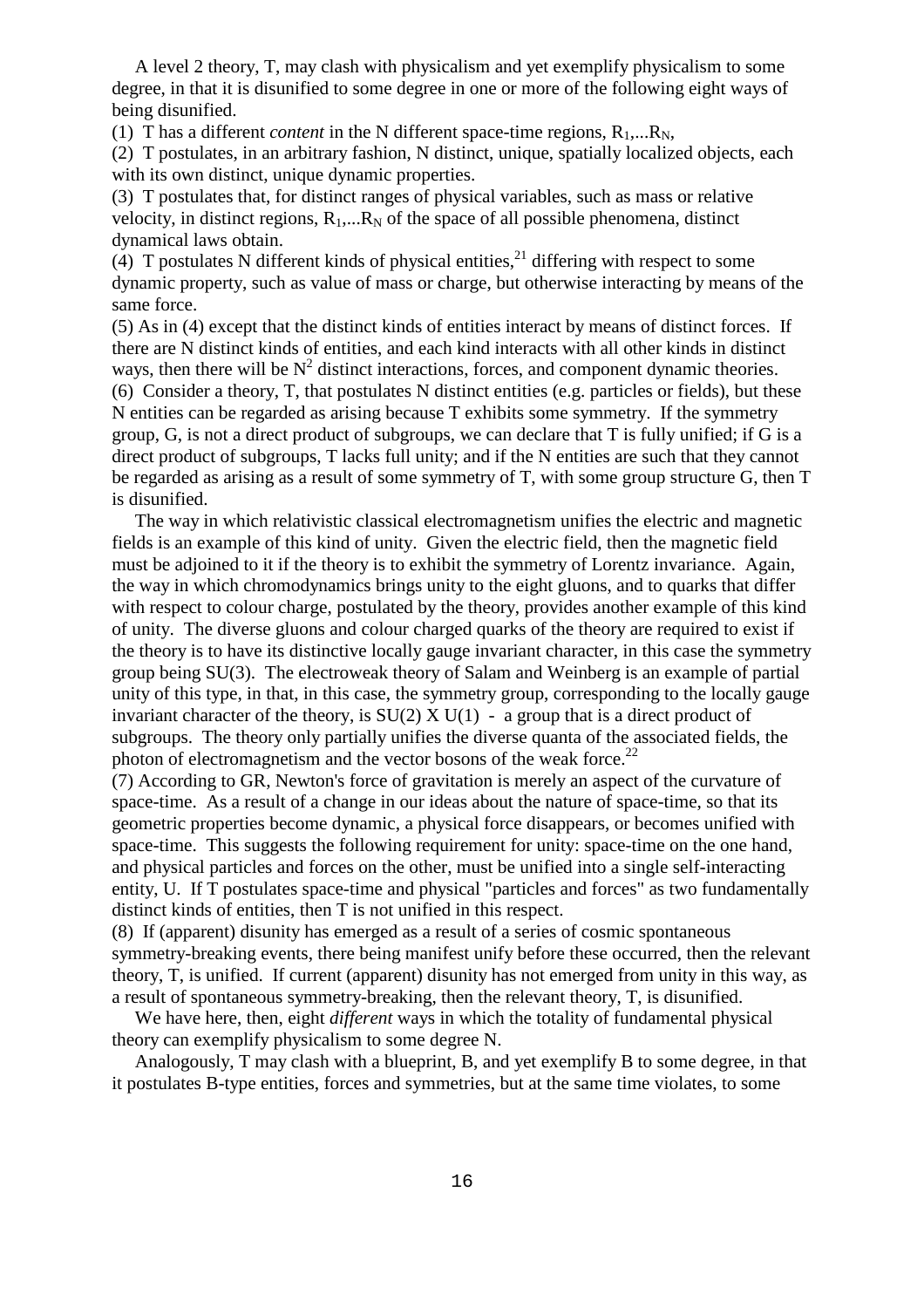degree, and in one or more ways, the specific kind of unity postulated by B. The ways in which T violates B may differ in some respects from the eight ways in which T may violate physicalism. If B is the Boscovichean blueprint, only the first five of the eight unity/disunity distinctions just specified are relevant. In this case, B does not postulate anything like a force exhibiting local gauge invariance  $(6)$ ; it does not unify space-time and matter  $(7)$ ; and it does not postulate spontaneously broken symmetries (8). Consequently, even though T fails to be unified in ways (6), (7) and (8), this does not mean that T lacks B-type unity. If, on the other hand, the point-particles postulated by T have force-fields that lack rigidity and spherical symmetry, this would constitute a violation of B-type unity or simplicity, even though this does not, as such, violate physicalism.

Given two distinct blueprints,  $B_n$  and  $B_{n+1}$ , which postulate somewhat different kinds of entities, forces and symmetries (even though there is some overlap), we have two distinct notions of simplicity,  $B_n$ -simplicity and  $B_{n+1}$ -simplicity. A theory, T, may have a high degree of  $B_n$ -simplicity, and a low degree of  $B_{n+1}$ -simplicity.

Blueprints can themselves be assessed with respect to simplicity, with respect, that is, to how well they exemplify physicalism.

The simplicity of level 2 theories can, in short, be assessed in two distinct ways, in terms of what may be called P-simplicity and B-simplicity (degree of exemplifying physicalism and some blueprint, B, respectively).<sup>23</sup> The P-simplicity of a theory, T, assesses how successfully T realizes physicalism, and remains fixed as long as physicalism does not change its meaning. The B-simplicity of T assesses how well T realizes the best available overall blueprint for physics; B-simplicity evolves with evolving blueprints. Furthermore, that blueprints evolve with evolving knowledge is, according to AOE, essential to the rationality of science, a vital, necessary component of scientific progress (granted that we are ignorant of what version of physicalism is true). There is thus, according to AOE, no mystery about evolving notions of simplicity; that the notion of simplicity should evolve is essential to rationality, a vital component of progress. Simplicity criteria, associated with level 3 blueprints, do not merely *change*; they can *improve*. We learn more about the precise way in which Nature is simple or unified as science progresses.

This, in barest outline, is the aim-oriented empiricist solution to the problem of what simplicity *is*. 24

# **8 Content and Form**

Why does this proposed AOE solution to the problem of what simplicity is succeed where all SE attempts at solving the problem fail? The decisive point to appreciate is that, according to AOE, in assessing the relative simplicity of two theories,  $T_1$  and  $T_2$ , what matters is the *content* of the two theories, not their *form*. It is what theories *assert* about the world that must accord, as far as possible, with physicalism, with the thesis that a unified *something* runs through all phenomena. Thus questions of formulation, axiomatic structure, etc., are essentially irrelevant when it comes to assessing the simplicity of theories in a methodologically significant sense. The fact that a theory may seem simple when formulated in one way, highly complicated or *ad hoc* when formulated in another way - a fact that defeated SE attempts at solving the problem - has, according to the AOE view, no bearing whatsoever on the simplicity or unity of the theory in an epistemologically and methodologically significant sense, which has to do exclusively with *what the theory asserts about the world* (which remains constant throughout mere terminological reformulations). What matters, in short, is the simplicity or unity, not of the *theory itself*, but of what the theory *asserts to be the case*. A perfectly simple or comprehensible possible universe may be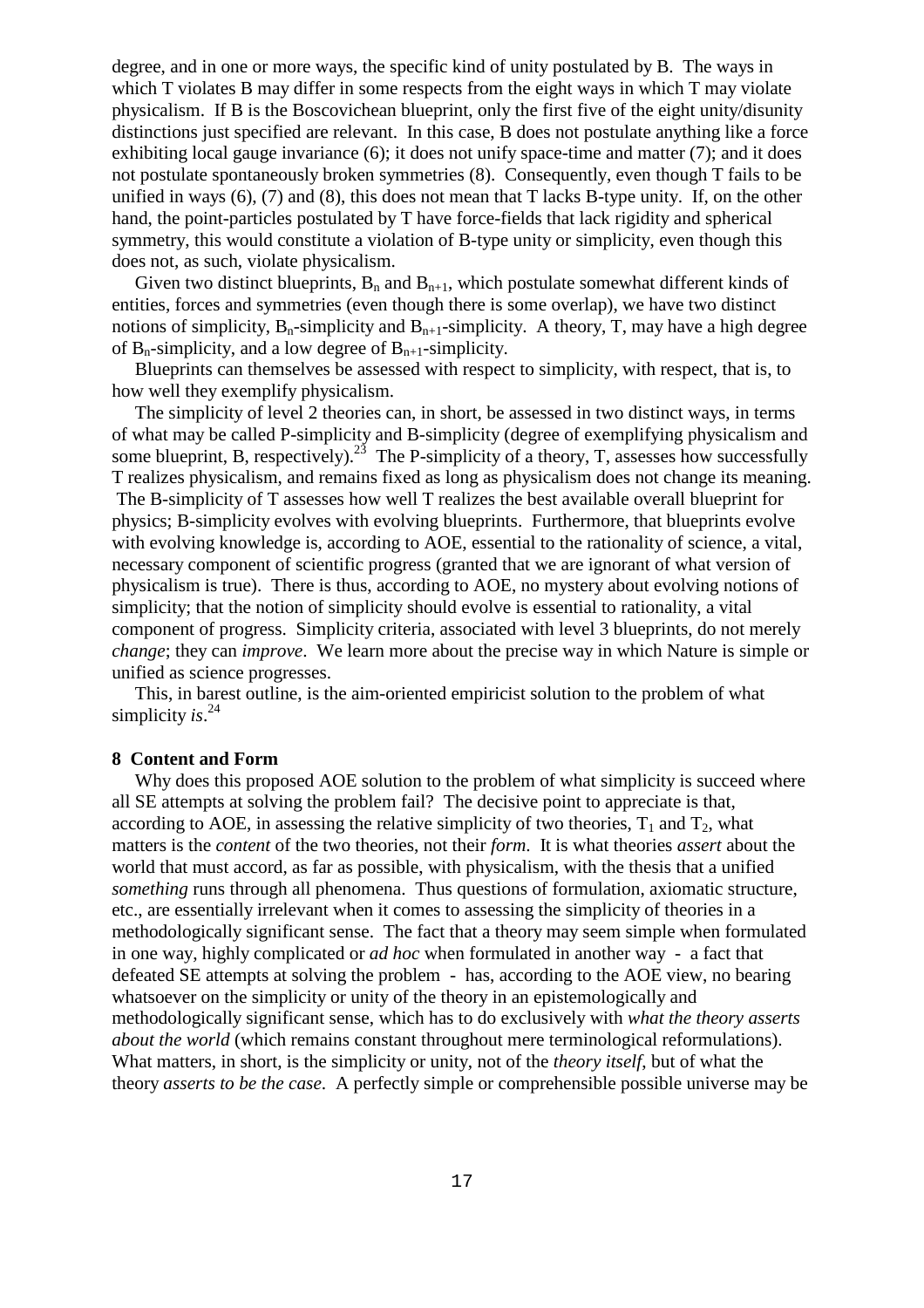depicted by a theory that is formulated in a horribly complex fashion; and *vice versa*, a horribly complicated or incomprehensible universe may be depicted by a theory formulated in a beautifully simple way.

So far I have indicated how AOE solves the first two problems concerning what simplicity is: the terminological problem, and the problem of changing, or evolving, conceptions of simplicity. What about the remaining four problems indicated above? I take these in turn. (iii) The multi-faceted problem. AOE is quite clear: the key notion behind the generic term "simplicity" is unity or explanatoriness. These two notions are connected as follows. The more *unified* a dynamical theory is, other things being equal, so the more *explanatory* it is. To explain, in this sense, is, ideally, to show that apparently diverse phenomena are really just different versions of the *one* kind of phenomenon, differing only with respect to initial conditions but otherwise evolving in accordance with the same force. Thus NT explains the diverse phenomena it predicts by revealing that these phenomena all evolve in accordance with Newtonian gravitation. As long as the totality of physical theory is disunified, explanation is inadequate; the explanatory task of physics is only at an end when all physical phenomena have been shown to be just *one* kind of phenomenon, all differences being differences of initial conditions of the *one* kind of entity or stuff.<sup>25</sup>

Other terms banded about - simplicity, symmetry, elegance, beauty, comprehensibility, etc. - all devolve, more or less straightforwardly, from the central notion of unitythroughout-diversity, or explanatoriness. Thus the requirement that a theory satisfies symmetry principles is related to unity in the ways indicated in (6) and (8) above, on pages 38-39.

It may be asked: Does simplicity (in the non-generic sense) play a role in distinguishing between physically comprehensible and incomprehensible universes? If it does, it takes second place to considerations of unity. This point is best discussed in connection with the fourth problem.

(iv) The problem of ambiguity. General relativity (GR) is, in a quite straightforward sense, a much more complicated theory than Newton's theory of gravitation (NT). NT determines the gravitation field by means of *one* equation, whereas GR requires a system of *six* equations. Furthermore, NT is a linear theory, in the sense that, as one adds more massive bodies to a system of bodies, the gravitational forces due to the new bodies merely add on to the forces already present. GR, on the other hand, is non-linear: the gravitational field interacts with itself. (The gravitational field itself contains energy, which induces curvature into spacetime, and thus has gravitational effects.) Finally the equations of GR are vastly more difficult to solve than those of NT; GR is much more complex than NT in terms of the pragmatic notion of simplicity indicated above.

GR has, however, much greater unity than NT. According to NT, gravitation is a force that exists as something entirely distinct from, and in addition to, space and time; according to GR, gravitation is nothing more than the variable curvature of space-time. The field equations of GR specify how the presence of mass, or energy more generally, causes spacetime to curve. According to GR, bodies "interacting gravitationally" do not, in a sense, interact at all; all bodies move along the nearest thing to straight lines in curved space-time, namely curved paths called geodesics, that constitute, roughly, the shortest distance between points (the four-dimensional analogue of great circles on the earth's surface). Ordinarily one would think of the earth's motion round the sun as constituting a spiral in four dimensional space-time; according to GR, the mass of the sun causes space-time near the sun to be curved in such a way that the path executed by the earth is a geodesic, the shortest distance between any two space-time points occupied by the centre of the earth at successive times.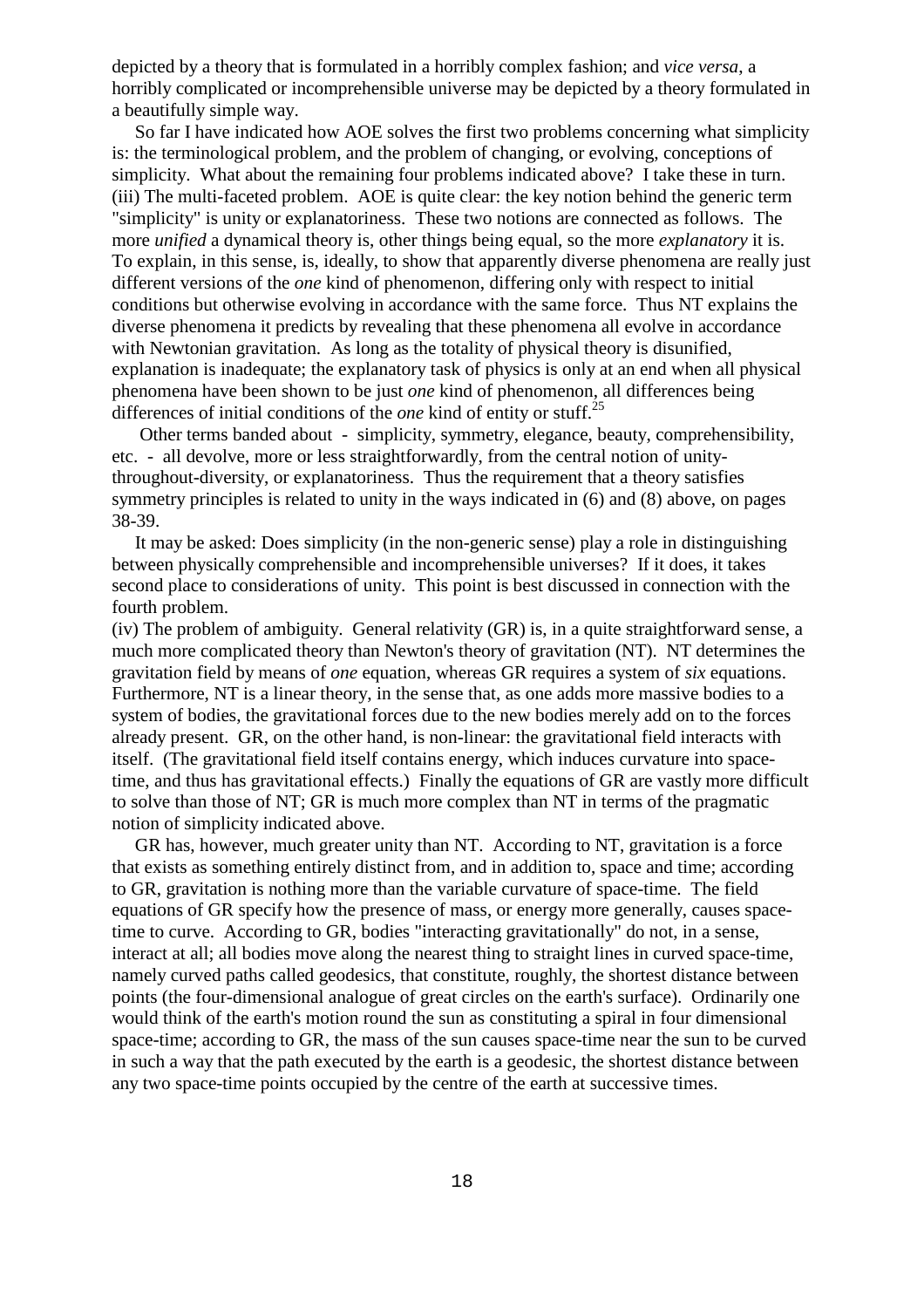GR unifies by eliminating gravitation as a force distinct from space-time; space-time has a variable curvature, as a result of the presence of matter or energy, and this variable curvature affects what paths constitute geodesics, and thus what paths bodies pursue; gravitation, as a force, vanishes. As a result, GR does not need an analogue to Newton's second law  $F = ma$ ; all that is required is a generalization of Newton's first law: every body continues in its state of rest or uniform motion in a straight line, except in so far as a force is imposed upon it. ("Uniform motion in a straight line (in Euclidean space)" needs to be generalized to become "geodesic in Riemannian space-time".)

Despite its greater complexity, GR exemplifies physicalism better than NT because of its greater unity. And there is a further, crucial point. Given the basic unifying idea of GR, namely that gravitation is nothing more than a consequence of the variable curvature of space-time, the equations of GR are just about the simplest that are possible. The complexities of GR are not fortuitous; they are inevitable, granted the fundamental unifying idea of GR.

From this discussion of NT and GR we can draw the following general conclusion. Given two theories,  $T_1$  and  $T_2$ , if  $T_2$  has greater unity than  $T_1$  then, other things being equal,  $T_2$  is the better theory from the standpoint of non-empirical considerations, even if  $T_2$  is much more complex than  $T_1$ . This will be the case, especially, if the greater complexity of  $T_2$  is an inevitable consequence of its greater unity. Simplicity considerations may have a role to play, on the other hand, if there are two theories,  $T_1$  and  $T_2$ , that are unified equally, in the same way, so that, at a certain level,  $T_1$  and  $T_2$  have a common blueprint, but  $T_1$  is much simpler than  $T_2$ . In this case,  $T_1$  is a better theory than  $T_2$  on non-empirical grounds. A universe that exemplifies unity in a way that is highly complex in comparison with other possible universes (other possible dynamic structures) unified in the same sort of way, is, we may argue, not fully comprehensible. To this extent, comprehensibility requires simplicity. (We have here a ninth way of drawing the distinction between unity and disunity, to be added to the eight indicated above.)

The extent to which simplicity considerations, of this limited type, ultimately play a role in what it means to say that the universe is comprehensible depends, to some extent, on the character of the true theory of everything, T. Given T, there are, we may assume, any number of rival theories,

 $T_1$  ...  $T_n$ , that exemplify physicalism just as well as T does, as far as the eight requirements for unity indicated above are concerned. It is conceivable that a level 3 blueprint, B, can be specified which is such that T, together with a proper subset of  $T_1$  ...  $T_n$ , are all equally well B-unified, as far as the eight requirements for unity are concerned, but *one* of these B-unified theories is much simpler than the others. In this case we could declare that, for unity, we require that the simplest of these theories is true.

(v) The problem of doing justice to the intuition of physicists. I shall restrict myself to considering just five points (five items of data, as it were, that any theory of simplicity ought to be able to account for). First, physicists are generally at a loss to say what simplicity is, or how it is to be justified. Second, despite this, much of the time most theoretical physicists are in broad agreement in their judgements concerning the non-empirical simplicity requirements that theories must satisfy to be accepted, at least to the extent of agreeing about how to distinguish non-aberrant from aberrant theories (although of course they do not use this terminology).<sup>26</sup> But third, in addition to this, non-empirical simplicity criteria intuitively accepted by physicists tend to change over time. Fourth, during theoretical revolutions there are often spectacular, irreconcilable disagreements.<sup>27</sup> Rationality tends to break down during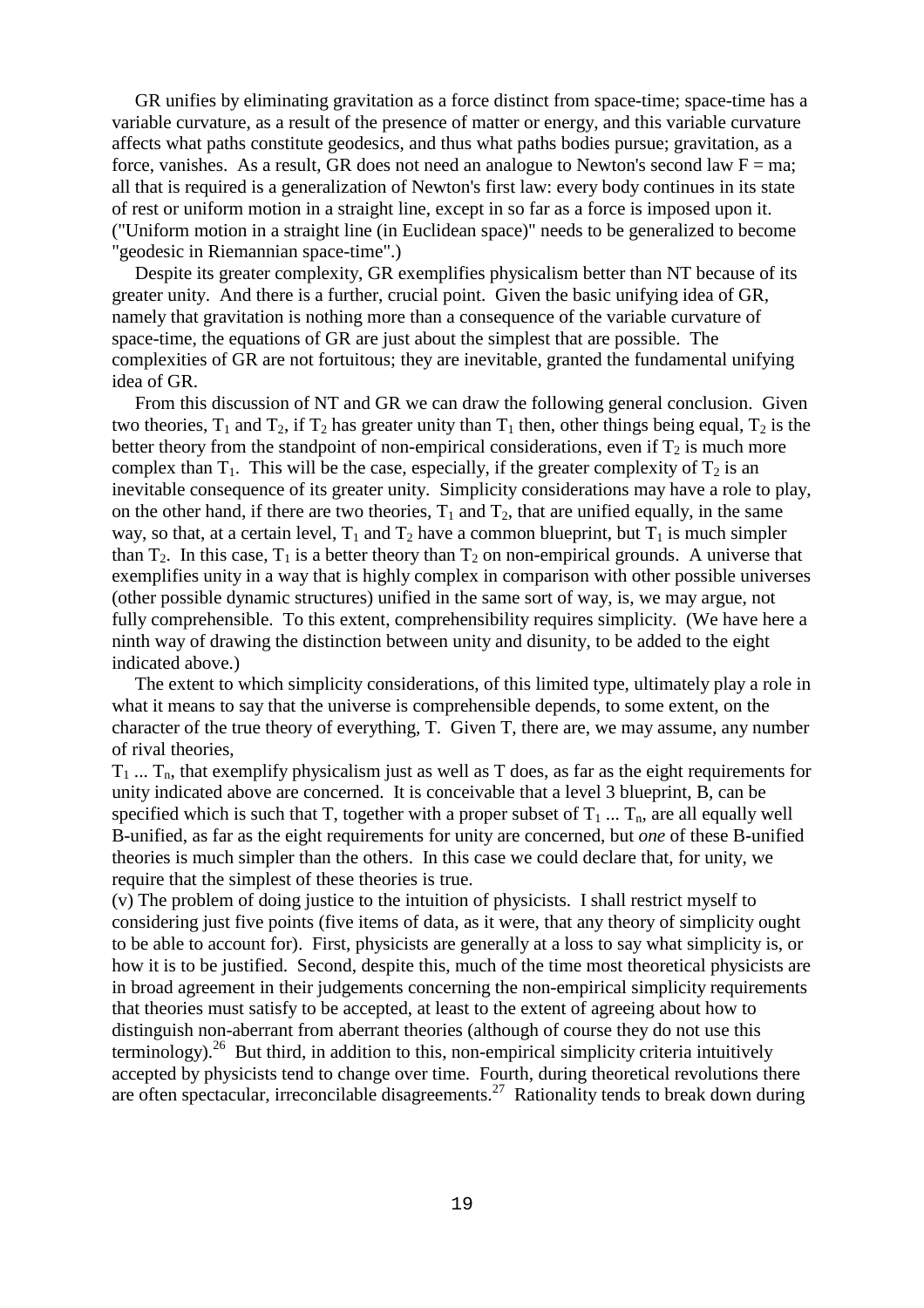revolutions, as graphically described by Kuhn.<sup>28</sup> But fifth, despite all this, intuitive ideas concerning simplicity, at least since Newton, have enabled physics to meet with incredible (apparent) success.

According to the account of simplicity being advocated here, the more nearly the totality of fundamental dynamical theory exemplifies physicalism, so the greater is its degree of simplicity. In practice physics accepts physicalism, even though this may be denied by physicists (because it clashes with the official doctrine of SE). This view accounts for the above five points as follows.

The failure of physicists to say what simplicity is, or how it should be justified, is due to the fact that most physicists accept some version of dressed SE; within this framework no adequate account of the role of simplicity in physics can be given, as we have seen. The general, more or less implicit acceptance of physicalism in practice means that there is, in practice, at any given time, broad agreement concerning judgements of simplicity. (Physicists may merely require that any acceptable theory must be such that it can be given some more or less specific kind of formulation: but this in practice is equivalent to demanding that any theory accord with some blueprint corresponding to the concepts, the language of the formulation.)

According to AOE, even if at level 4 there is no change of ideas, at level 3 it is entirely to be expected that there will be changes over time. (It would be astonishing if, at level 3, the correct guess was made at the outset.) The historical record reveals just such an evolution of blueprint ideas, from the corpuscular hypothesis, via the Boscovichean blueprint, the classical field blueprint, the empty space-time blueprint (with variable geometry and topology), the quantum field blueprint, Lagrangianism, to the superstring blueprint. Thus, over time, judgements concerning simplicity both do, and ought to, evolve with evolving level 3 blueprint ideas. During theoretical revolutions, it is above all level 3 blueprint ideas that change. During such revolutions, some physicists will hold on to the old, familiar blueprint, while others will embrace the new one. This means that physicists will assess the competing theories in terms of somewhat different conceptions of simplicity, related to the different, competing blueprints. General agreement about simplicity considerations will, in these circumstances, break down. Arguments for and against the competing theories will be circular, and rationality will tend to break down in just the way described so graphically by Kuhn. Finally, the success of physics is due, in large part (a) to the acceptance in practice of physicalism (or some fruitful special case such as the corpuscular hypothesis or Boscovicheanism), and (b) to the fact that physicalism is either true or, if false, "nearly true" in the sense that local phenomena occur as if physicalism is true to a high degree of approximation.

(vi) It deserves to be noted that AOE does not merely account for basic facts about physicists' intuitions; it clarifies and improves on those intuitions. Once AOE is generally accepted by the physics community, the breakdown of rationality during theoretical revolutions, noted by Kuhn, will no longer occur. If the revolution is a change from theory  $T_1$  and blueprint  $B_1$  to theory and blueprint  $T_2$  and  $B_2$ , an agreed framework will exist for the non-empirical assessment not only of  $T_1$  and  $T_2$ , but of  $B_1$  and  $B_2$  as well. Kuhn argues that the breakdown of rationality during revolutions is due to the fact that, ultimately, only empirical considerations are rational in science. During a revolution, empirical considerations are inconclusive; the new theory,  $T_2$ , will not have had time to prove its empirical mettle (etc.). Thus rational assessment of rival theories must be highly inconclusive. Insofar as physicists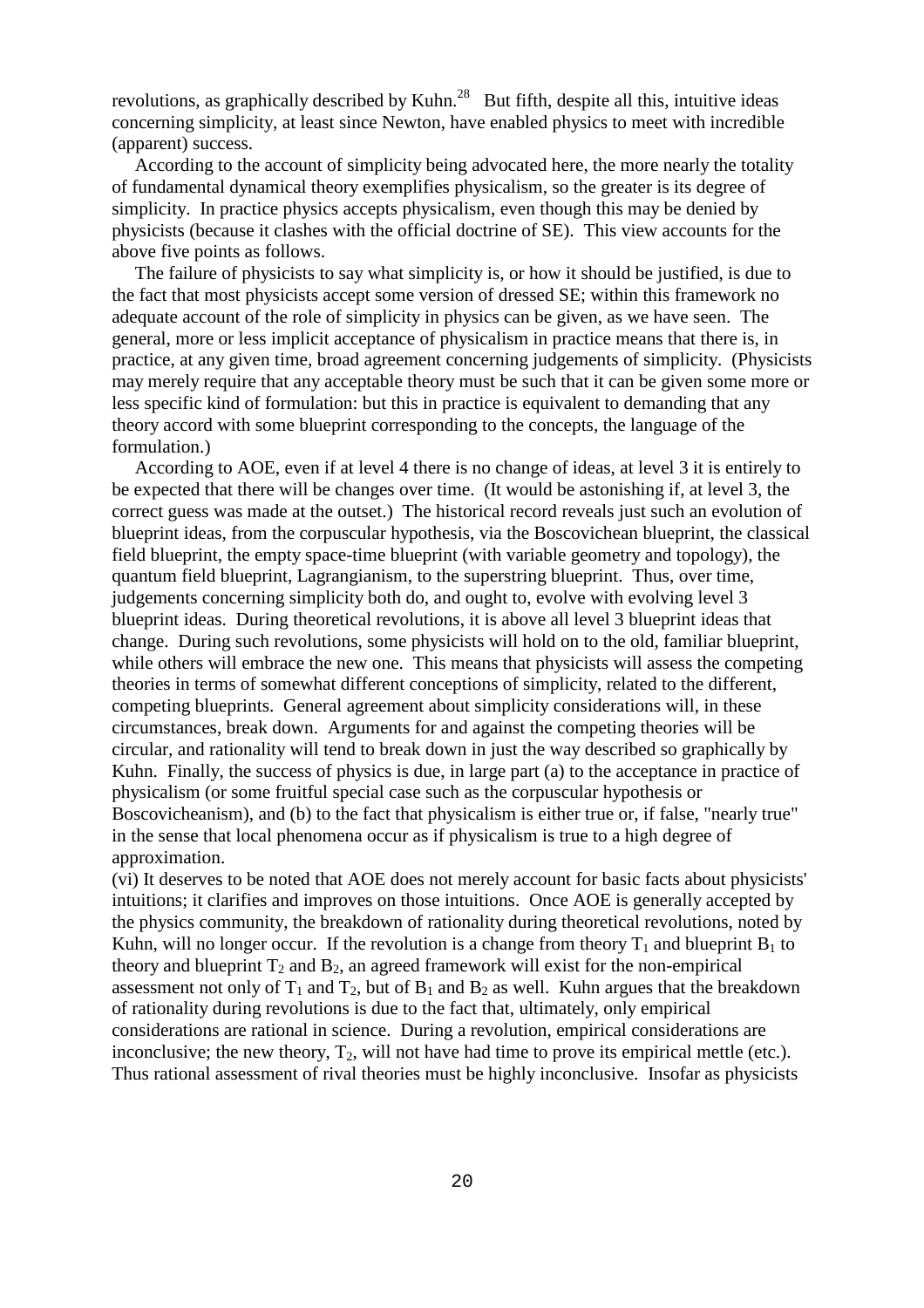appeal to rival paradigms (as Kuhn calls them),  $B_1$  and  $B_2$ , the arguments are circular, and thus irrational (persuading only those who already believe). Accept AOE, and this situation changes. Rational considerations do exist for the (tentative) assessment of the relative merits of  $B_1$  and  $B_2$ ; we are justified in assessing how adequately they exemplify physicalism. This means, in turn, that we can judge rationally whether we are justified in assessing  $T_2$  (or  $T_1$ ) in terms of  $B_2$ . Such judgements, though rational, will be fallible even if physicalism is true: acceptance of AOE thus makes clear that dogmatism, at the level of paradigms, or level 3 blueprints, is wholly inappropriate. This in itself promotes rationality in physics.

### **10 The Problem of Induction**

AOE belongs to a well known approach to the problem of induction, the approach, namely, of appealing to a principle of the uniformity of nature.<sup>29</sup> Theses at levels 3 to 9 are all uniformity principles (and so is the thesis of weak unity). Even the thesis of partial knowability, at level 10, may be regarded as a highly restricted, qualified uniformity principle. There are, however, on the face of it, three decisive objections to the idea that any such approach can solve the justificational problem of induction.

(1) Any attempt to solve the problem in this way must rest on a hopelessly circular argument. The success of science is justified by an appeal to some principle of the uniformity of Nature; this principle is then in turn justified by an appeal to the success of science. As Bas van Fraassen has put it "From Gravesande's axiom of the uniformity of nature in 1717 to Russell's postulates of knowledge in 1948, this has been a mug's game".<sup>30</sup>

(2) Even if, by some miracle, we knew that Nature is uniform in the sense that the basic laws are invariant in space and time, this still would not suffice to solve the problem of induction. Given any empirically successful theory, T, invariant in space and time, there will always be infinitely many rival theories which will fit all the available data just as well as T does, and which are also invariant in space and time.

(3) We cannot even argue that the principle of uniformity, indicated in (2), must be accepted because only if the principle is true is it possible for us to acquire knowledge at all. One can imagine all sorts of possible universes in which knowledge can be acquired even though the uniformity principle, as indicated above, is false.

These objections may well be decisive against some traditional attempts to solve the problem of induction by appealing to a principle of the uniformity of Nature, but they are harmless when directed against AOE.

What differentiates earlier "uniformity" views from AOE is that whereas the earlier views appeal to just *one* (possibly composite<sup>31</sup>) principle of uniformity, strong AOE appeals to *eight* distinct uniformity principles upheld at *eight* distinct levels, these principles becoming progressively more and more contentless as we ascend from level 3 to level 10. This difference is decisive as far as the above three objections are concerned.

*Reply to (1)*: It is obviously fallacious to justify the uniformity of Nature by an appeal to the success of science, and then justify the success of science by an appeal to the uniformity of Nature. Any view which appeals to just *one* (possibly composite) uniformity principle becomes fallacious in this way the moment it appeals to the success of science. The only hope of a valid solution to the problem along these lines is to justify accepting the specified uniformity principle on the grounds that there is no alternative: if the principle is *false*, all hope of acquiring knowledge disappears, and thus we risk nothing in assuming the principle to be true. Just this kind of justification is given by AOE for principles accepted at levels 10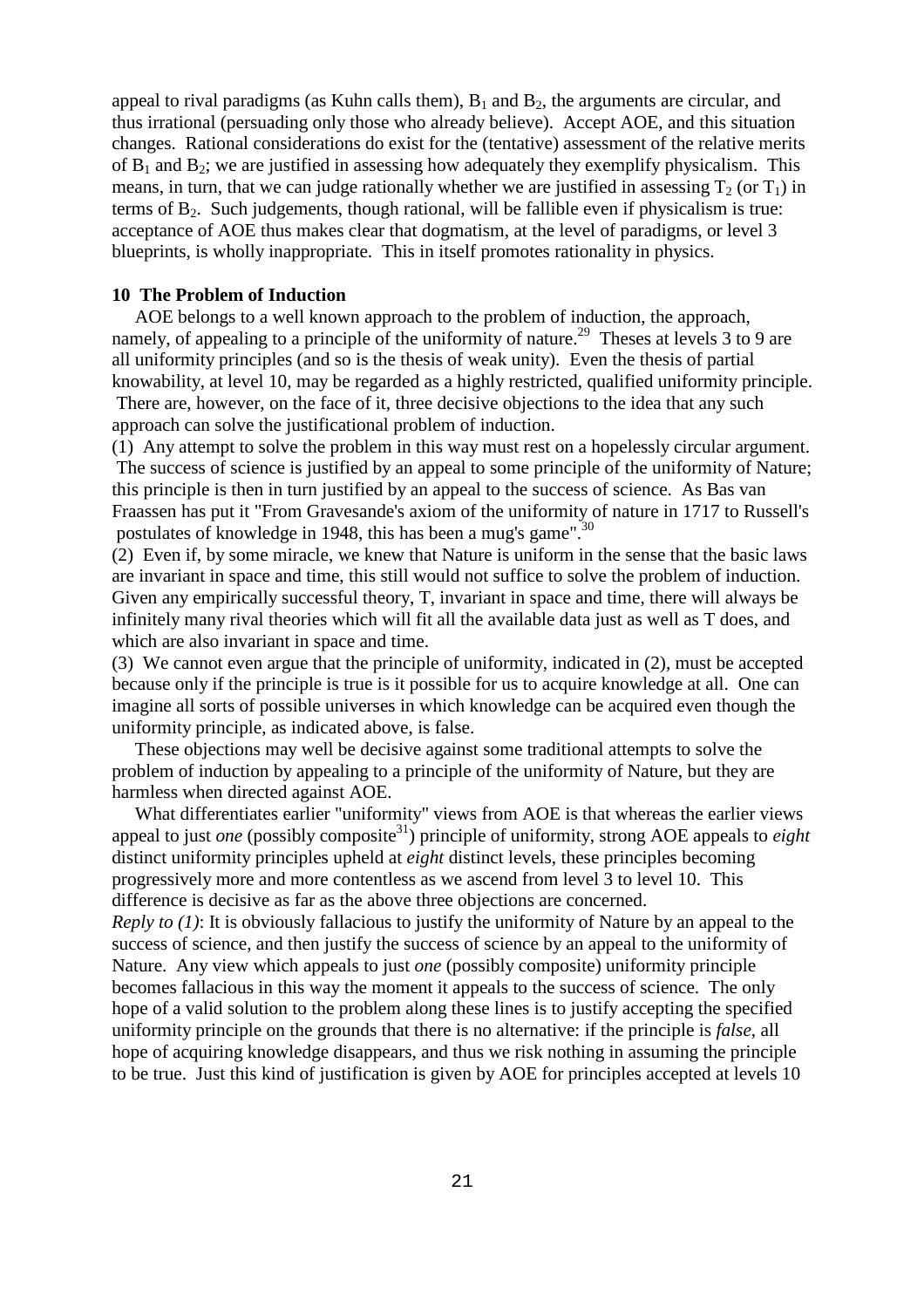and 9 - a kind of justification which makes no appeal to the success of science, and thus entirely avoids the above fallacy. In addition, however, according to AOE, we need to choose between rival, much more specific, contentful uniformity principles in such a way that we choose those that seem to be the most fruitful from the standpoint of promoting the growth of empirical knowledge. Choice of principles, at levels 3 to 7 at least, *is* influenced by the (apparent) success of science, or the (apparent) success of research programmes within science. But this does *not* mean that AOE commits the above fallacy of circularity: principles at levels 9 and 10 are justified without any appeal to the success of science at all. Just because AOE appeals to eight principles, graded with respect to content, it becomes possible to give different justifications for these principles at different levels, something that is not possible if an appeal is made to only *one* uniformity principle.

*Reply to (2)*: As a result of specifying eight uniformity principles, graded with respect to content, AOE is able to uphold, at level 3 or 4, uniformity principles much stronger than the principle that laws should be uniform in space and time, sufficiently strong indeed to pick out, at any given stage in the development of physics, that small group of fundamental dynamical theories that do the best justice (a) to the evidence and (b) to the best available level 3 or level 4 principle.

*Reply to (3)*: Traditional "uniformity" views that appeal to just *one* uniformity principle have the impossible task of formulating a principle which is simultaneously (i) sufficiently *strong* to exclude empirically successful aberrant theories and (ii) sufficiently *weak* to be open to being justified along the lines that it is impossible to acquire knowledge if the principle is false. AOE, as a result of specifying eight principles, graded with respect to content, is not required to perform this impossible task. At levels 9 and 10 uniformity principles are accepted that *are* sufficiently weak to be justified along the lines that it is impossible to acquire knowledge if they are false; at levels 3 and 4 principles are adopted that are sufficiently strong to exclude empirically successful aberrant theories. These latter principles are not such that they must be true if any advance of knowledge is to be possible; circumstances are conceivable in which these strong principles ought to be revised in the interests of further acquisition of knowledge. Indeed, at level 3, such revisions have occurred a number of times during the development of modern physics.

In outline, then, the proposed solution to the problem of induction amounts to this. We are justified in accepting the cosmological assumptions that the universe is partially knowable and epistemologically non-maliciousness, at levels 10 and 9, because we have nothing to lose; it cannot harm the pursuit of knowledge to accept these assumptions in any circumstances whatsoever. The same cannot be said for the level 8 assumption of meta-knowability: if we accept this assumption and it is false, we will be led fruitlessly to search for improved methods for the improvement of knowledge. On the other hand, granted that it *is* possible for us to acquire knowledge (as level 10 and 9 theses assert), it is not unreasonable to suppose that existing methods for the improvement of knowledge can be improved. Unless we try to discover improved methods for the improvement of knowledge, we are unlikely to discover such methods, even if meta-knowability (relative to our existing knowledge) is true. And if new methods rapidly generate new knowledge that satisfies existing criteria for knowledge, and survive our most ferociously critical attempts at refutation, then the thesis of metaknowability deserves to be taken very seriously indeed. The immense apparent success of science fulfils these conditions, and indicates that meta-knowability deserves to be adopted as a part of our conjectural knowledge.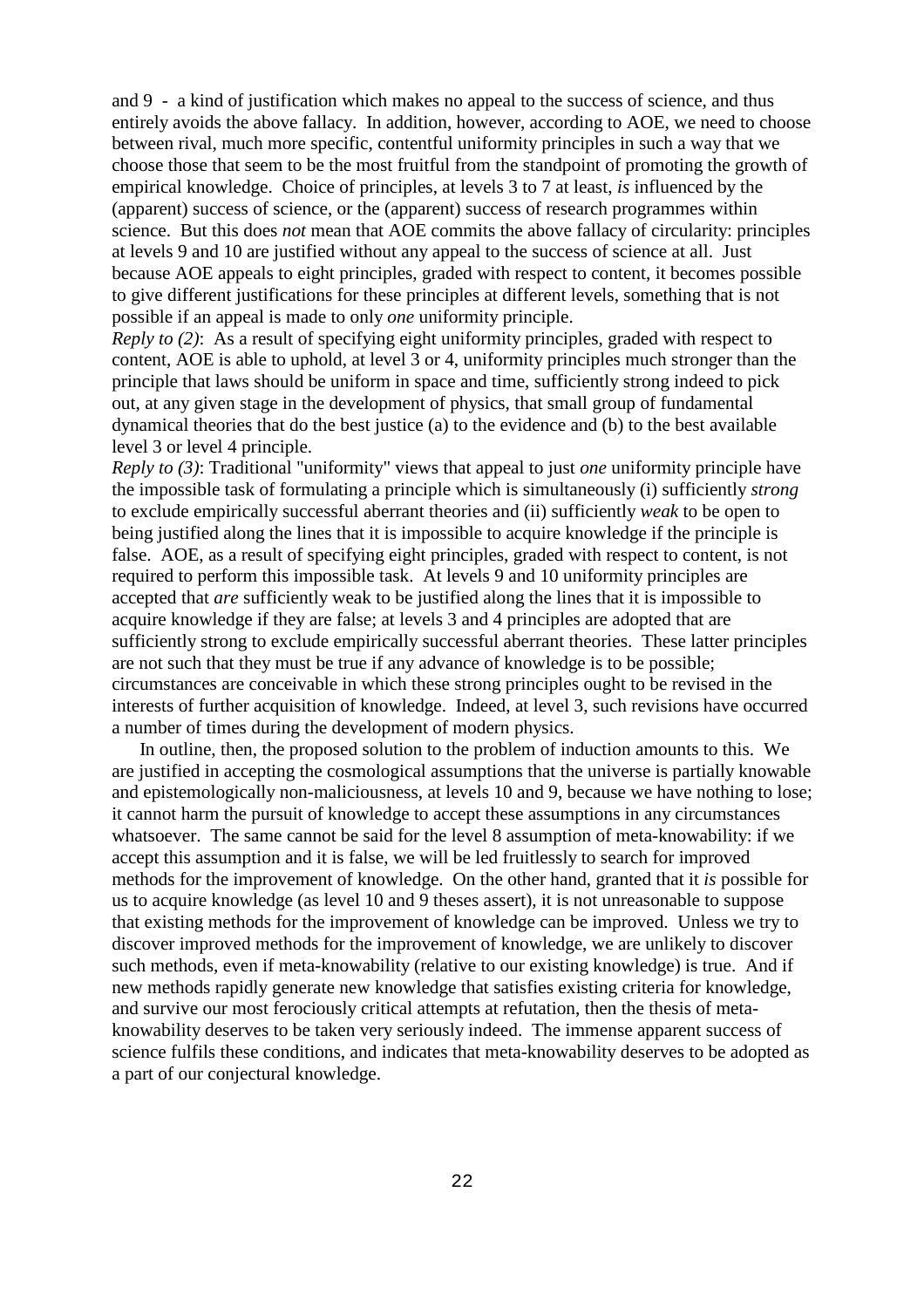Granted level 1 evidence and the level 3 thesis of Lagrangianism, current fundamental physical theories, the standard model and general relativity, deserve to be accepted. But why should Lagrangianism be accepted? Granted the evidence and the level 4 thesis of physicalism, there is no other available cosmological conjecture, at an equivalent level of generality, that has appeared to be as fruitful for the generation of (level 2) theoretical knowledge as Lagrangianism. But why should physicalism be accepted? Granted the evidence and the level 5 thesis of comprehensibility, there is no other conjecture, at an equivalent level of generality, which has appeared to be so fruitful for the generation of (level 2) theoretical knowledge as physicalism. Why should the comprehensibility thesis be accepted? Granted acceptance of the level 6 thesis of near comprehensibility, it is all but tautological that the level 5 thesis of perfect comprehensibility should be accepted. But why should near comprehensibility be accepted? Because, granted the level 7 thesis of rough comprehensibility, no thesis other than near comprehensibility, at a comparable level of generality, has appeared to be as fruitful for the generation of level 2 knowledge. And why should rough comprehensibility be accepted? Because, granted the level 8 thesis of metaknowability, no other thesis, at a comparable level of generality, has appeared to be as fruitful for the generation of level 2 knowledge.

# **11 Is Aim-oriented Empiricism Necessary for the Solution of the Problems of Simplicity and Induction?**

I have argued that *if* AOE is accepted, problems of simplicity and induction can be solved. But is it *necessary* to accept AOE in order to solve these problems? Might it not be sufficient to accept a much weaker assumption than Lagrangianism at level 3, or physicalism at level 4? Might it not be sufficient to assume that the universe is such that it behaves as if non-aberrant to a sufficient degree of approximation as far as phenomena are concerned that we encounter in practice, for all empirically successful theories that are *aberrant* somewhere within this region of possible phenomena to be *false*? If we are justified in accepting this assumption of *local approximate non-aberrance* (as we may call it) then, so we may argue, we are justified in excluding all empirically successful locally aberrant physical theories from consideration, which would suffice to solve the problem of induction. But the assumption of local approximate non-aberrance is much weaker than physicalism: it is thus more rational to accept it rather than physicalism. Hence AOE is not required to solve the problem of induction.

I have two replies to this objection. First, local approximate non-aberrance does not suffice to solve the two basic problems of simplicity: for that physicalism *is* required. Second, it is wrong to assume that it is rational to accept the weakest possible cosmological assumption that suffices to exclude empirically successful aberrant theories. As I emphasized above, two considerations govern choice of cosmological assumptions built into the methods of science: we require that such assumptions are (a) as unlikely as possible to require revision, and (b) as fruitful as possible for the growth of empirical knowledge. Assumptions at levels 9 and 10 satisfy (a); assumptions at levels 3 to 7 satisfy (b). From the standpoint of fruitfulness, actual and potential, physicalism is, it seems, vastly superior to the thesis of local approximate non-aberrance, given the historical record of physics, and it is on that ground that we are justified in accepting it as a part of (conjectural) scientific knowledge.

#### **Notes**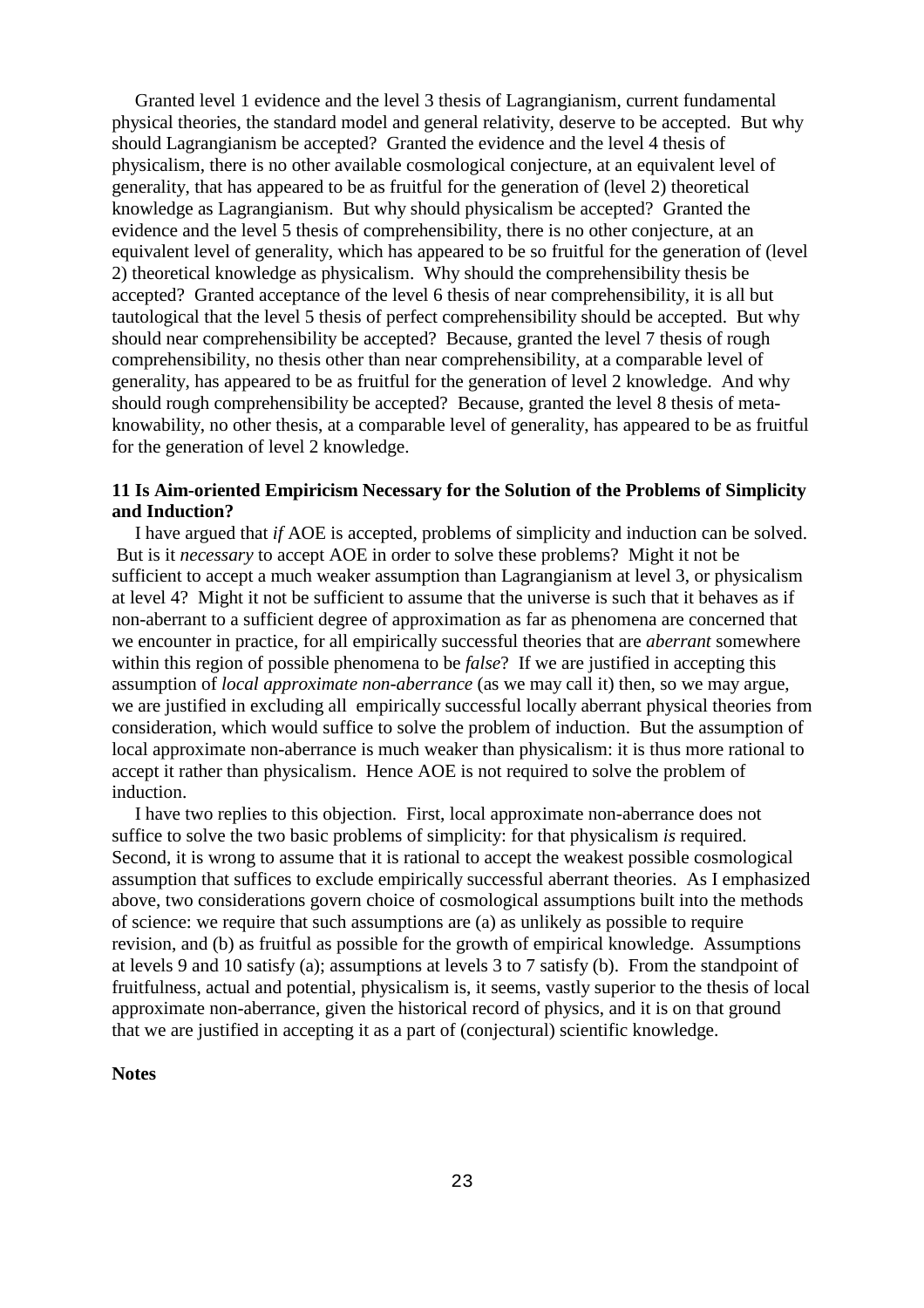1. For further details concerning this essentialistic approach to physics, and the hypothetical existence of necessary connections between successive events, see: N. Maxwell, Can there be Necessary Connections between Successive Events?, *The British Journal for the Philosophy of Science 19*, 1968, pp. 1-25; Induction and Scientific Realism: Einstein versus van Fraassen. Part Two: Aim-Oriented Empiricism and Scientific Essentialism, *The British Journal for the*

*Philosophy of Science 44*, 1993, pp. 81-101.

2. T.S. Kuhn, *The Structure of Scientific Revolutions*, 1962, University of Chicago Press.

3. I. Lakatos, Falsificationism and the Methodology of Research Programmes, in I. Lakatos and

A. Musgrave, eds., *Criticism and the Growth of Knowledge*, 1970, Cambridge University Press, pp. 91-195.

4. D. Hume, *A Treatise on Human Nature*, vol. 1, 1959, Dent, Section XII.

5. Ibid.

6. For a detailed critical examination of Bayesianism see J. Earman, *Bayes or Bust?*, 1992, MIT Press.

7. K.R. Popper, *The Logic of Scientific Discovery*, 1959, Hutchinson; *Conjectures and Refutations*, 1963, Routledge and Kegan Paul, Ch. 1.

8. The idea of formulating the problem of induction in terms of empirically successful aberrant theories was introduced by me in 1974; see my The Rationality of Scientific Discovery, Part I, *Philosophy of Science 41*, 1974, pp. 123-153. This generalizes and improves on Goodman's way of formulating the problem, in terms of "aberrant" predicates"bleen" and "grue": see N. Goodman, *Fact, Fiction and Forecast*, 1954, Athlone Press.

9. For earlier formulations of this argument see N. Maxwell: A Critique of Popper's Views of Scientific Method, *Philosophy of Science 39*, 1972, pp. 131-52; The Rationality of Scientific Discovery, Parts I and II, *Philosophy of Science 41*, 1974, pp. 123-53 and 247-295; Induction, Simplicity and Scientific Progress, *Scientia 114*, 1979, pp. 629-53; *From Knowledge to Wisdom: A Revolution in the Aims and Methods of Science*, Basil Blackwell, 1984, ch. 9; Induction and Scientific Realism: Einstein versus van Fraassen, Parts I and II, *The British Journal for the Philosophy of Science 44*, 1993, pp. 61-79 and 81-191.

10. In the end it fails even here, as we shall see.

11. "Simplicity" is being used here as a blanket term, to cover a number of other terms used in this context, such as "explanatoriness", "non-*ad hocness*", "non-aberrance", "unity",

"symmetry", "beauty", "elegance", "conceptual coherence", "inner perfection". Whether there is just one relevant notion here, or two or more notions, I leave open, at the present stage of the argument. The common idea lurking behind the diverse terms is that there are non-empirical criteria for the selection of theories in science, which have to do with the form or nature of theories (or of what they assert), rather than their empirical success or failure.

12. Granted dressed SE, the methodological problem of induction becomes the problem of specifying what "simplicity", in a methodologically significant sense, *is*. Even defenders of dressed SE themselves tend to forget that the problem of specifying what simplicity is *is* the methodological problem of induction. In the literature it sometimes seems that the problem of what simplicity is is one problem, and the problem of induction is another more or less distantly related problem, whereas the former is in fact a basic part of the latter. The tendency to divide up problems in this way is due to specialization; it has the disastrous consequence that solutions to philosophical problems, which require the integration of problems from diverse fields,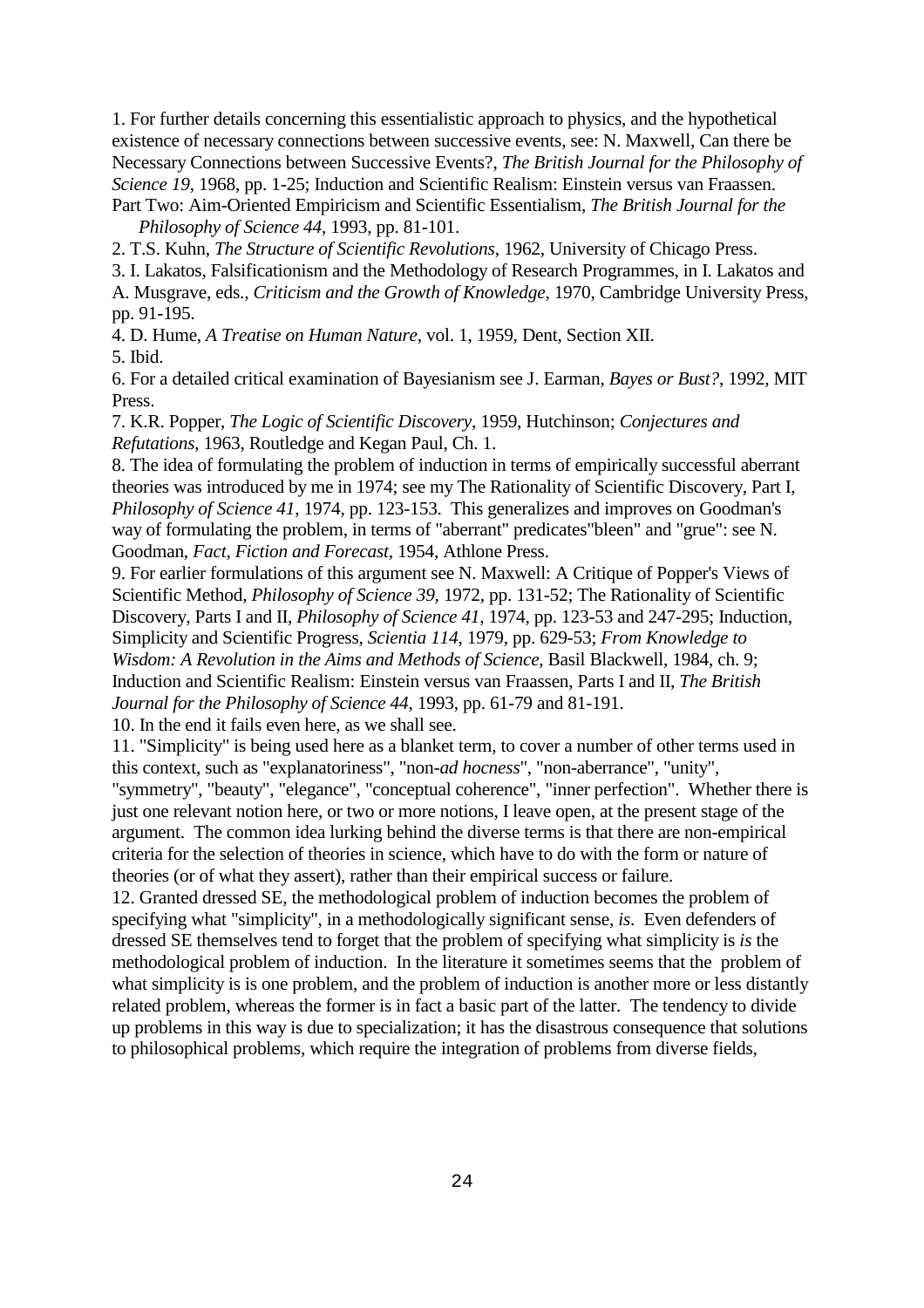become all the more difficult to discover. (For the cure for the disease of specialism, see N. Maxwell, Science, Reason, Knowledge and Wisdom: A Critique of Specialism, *Inquiry 23*, 1980, pp. 19-81.)

13. N. Goodman, *Problems and Projects*, 1972, Bobbs-Merrill; Michael Friedman, Explanation and Scientific Understanding, *Journal of Philosophy 71*, 1974, pp.5-19; Philip Kitcher, Explanatory Unification, *Philosophy of Science 48*, 1981, pp. 507-531; John Watkins, *Science and Scepticism*, 1984, Princeton University Press, pp. 206-213.

14. R. Feynman, R. Leighton and M. Sands, *The Feynman Lectures on Physics*, vol. II, 1964, Addison-Wesley, pp. 25-10 - 25-11.

15. The notion of "discoverable" is problematic. As I am using the term, no aberrant thesis about the universe is discoverable if the aberrant phenomena, postulated by the thesis, lie beyond our experience.

16. For accounts of Lagrangian formulations of classical and quantum mechanical theories see: R. Feynman, R. Leighton and M. Sands, *The Feynman Lectures*, vol. II, ch. 19; F. Mandl and G. Shaw, *Quantum Field Theory*, 1984, John Wiley, ch. 2; H. Goldstein, *Classical Mechanics*, 1980, John Wiley.

17.  $P_9$  is a kind of "principle of the uniformity of nature".  $P_9$  is, however, intended to be very much weaker than uniformity principles as these are usually formulated and understood. It does not assert that all phenomena are governed by the same laws everywhere, since the possibility of (some) aberrant phenomena is conceded. Instead,  $P<sub>9</sub>$  asserts that if aberrant phenomena occur anywhere they occur in our immediate environment.  $P_9$  does not even assert that approximately lawful phenomena occur everywhere, but merely that whatever it is that makes our immediate environment partially knowable extends throughout the universe. We might live in a partially knowable world even though no laws strictly obtain, as the notion of law is understood in natural science.

18. E. Wigner, The Unreasonable Effectiveness of Mathematics in the Natural Sciences, chapter 17 of his *Symmetries and Reflections*, 1967, MIT Press.

19. N. Maxwell, The Rationality of Scientific Discovery, Parts I & II, *Philosophy of Science 41*, 1974, pp. 123-53 & 247-95; *From Knowledge to Wisdom: A Revolution in the Aims and Methods of Science*, 1984, Basil Blackwell, Ch. 9; Induction and Scientific Realism: Einstein versus van Fraassen. Parts I, II & III, *The British Journal for the Philosophy of Science 44*, 1993, pp. 61-79, 81-101 & 275-305; *The Comprehensibility of the Universe* (forthcoming). 20. Tradition has forced me to use the word "simplicity" in two different senses. On the one hand, in discussing "the problems of simplicity" (as it is traditionally called), I use the word as the generic term, to stand for all the terms that may be used in the present context: "unity", "explanatoriness", etc. On the other hand "simplicity" may be used to refer to just one (hypothetical) aspect of theories in addition to the other aspects, such as unity, explanatoriness, etc. In this second sense, "simplicity" really does mean simplicity. I hope this ambiguity of usage is not too confusing.

21. Counting entities is rendered a little less ambiguous if a system of M particles is counted as (a somewhat peculiar) field. This means that M particles all of the same kind (i.e. with the same dynamic properties) is counted as *one* entity. In the text I continue to adopt the convention that M particles all the same dynamically represents one *kind* of entity, rather than one entity. 22. For accounts of the gauge group structure of quantum field theories see: K. Moriyasu, *An*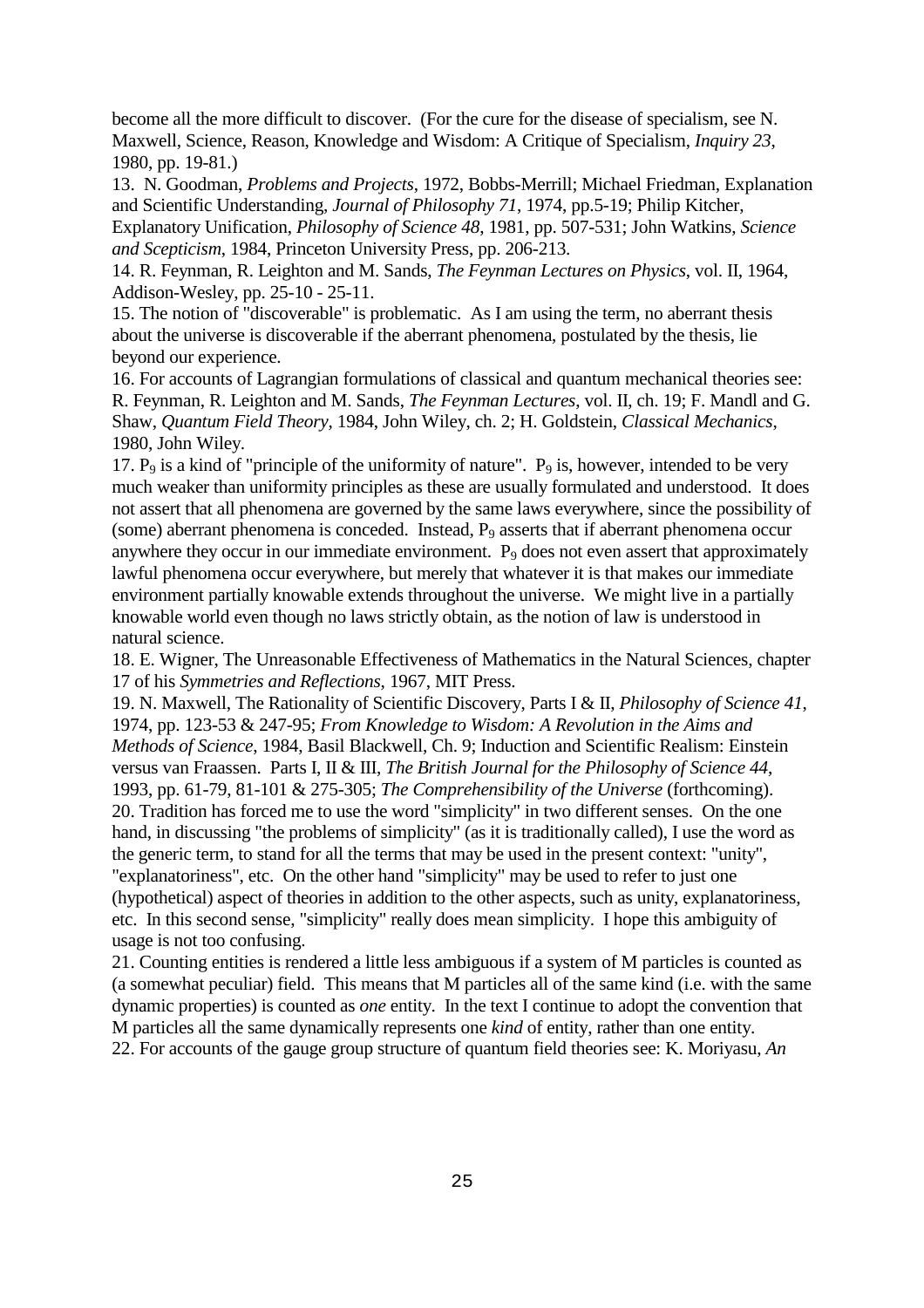*Elementary Primer For Gauge Theory*, 1983, World Scientific; I.J.R. Aitchison and A.J.G. Hey, *Gauge Theories in Particle Physics*, 1982, Adam Hilger, Part III; D. Griffiths, *Introduction to Elementary Particles*, 1987, John Wiley, ch. 11. For introductory accounts of group theory as it arises in theoretical physics see: C.J. Isham, *Lectures on Groups and Vector Spaces for Physicists*, 1989, World Scientific; or H.F. Jones, *Groups, Representations and Physics*, 1990, Adam Hilger.

23. "Theory", throughout this discussion, means the conjunction of fundamental dynamical theories required to cover, in principle, all known phenomena, or the conjunction of laws of some domain of phenomena if no theory of the domain exists.

24. For a more detailed discussion see my forthcoming *The Comprehensibility of the Universe*. 25. Strictly speaking, two non-empirical requirements are involved in the explanatory character of a theory. The explanatory character of a theory becomes all the greater the more (i) unified it is, and (ii) the greater its empirical content. This second requirement is related to the goal of theoretical physics of discovering unity throughout *all* the diverse physical phenomena that there are; the goal of theoretical physics, we might say, is to discover dynamic unity running through all possible diversity.

26. If this were not the case, there would be no generally accepted theories in physics. Given any empirically successful non-aberrant theory, there are infinitely many aberrant rivals that are just as empirically successful. Without general agreement that these rivals fail to satisfy nonempirical simplicity considerations, there would be no basis for excluding them from consideration. (Aberrant theories may be accepted because it is not noticed how aberrant they are: I have, for many years, argued that orthodox quantum theory is unacceptably aberrant, in a widely unnoticed way, in that it is an aberrant addition of quantum postulates and classical postulates for a treatment of measurement: see N. Maxwell, *Am. J. Phys. 40* 1431-1435 (1972) 1431; *Am. J. Phys. 41* 1022-1025 (1973); *Found. Phys. 6* 275-292 & 661-676 (1976); *Found. Phys. 12* 607-631 (1982); *Brit. J. Phil. Sci. 39* 1-50 (1988); in *Bell's Theorem and the Foundations of Modern Physics* (eds. van der Merwe, A., Selleri, F. & Tarozzi, G.) 362-370 (World Scientific, Singapore, 1993); *Phys. Lett. A 187*, 351-355 (1994); in *Fundamental Problems in Quantum Physics* (eds. Ferrero, M. & van der Merwe, A.) 205-214 (Kluwer Academic, 1995).)

27. See, for example, Kuhn's discussion of such disagreements in his *The Structure of Scientific Revolutions*, 1962, Chicago University Press, especially chs. VII-XII.

28. See especially ch.IX of Kuhn's *The Structure of Scientific Revolutions*.

29. For earlier expositions of this approach to the problem of induction see: N. Maxwell, A Critique of Popper's Views on Scientific Method, *Philosophy of Science 39*, 1972, pp. 131-52; The Rationality of Scientific Discovery, *Philosophy of Science 41*, 1974, pp. 123-53 & 247-95; *What's Wrong With Science?*, 1976, Bran's Head Books, Frome; Articulating the aims of science, *Nature 265*, 1977, p. 2; Induction, Simplicity and Scientific Progress, *Scientia 114*, 1979, pp. 629-53; *From Knowledge to Wisdom*, 1984, Basil Blackwell, ch. 9; Induction and Scientific Realism, *British Journal for the Philosophy of Science 44*, 1993, pp. 61-79, 81-101 & 275-305. My proposed solution to the problem of induction has some features in common with views advocated by Mill, Keynes, Russell, Popper, Reichenbach, and Lakatos: see J.S. Mill, *A System of Logic*, book 3, ch. 3, in J.M. Robinson (ed), *Collected Works of John Stuart Mill*, 1973-4, Toronto University Press, Toronto; J.M. Keynes, *A Treatise on Probability*, 1921,